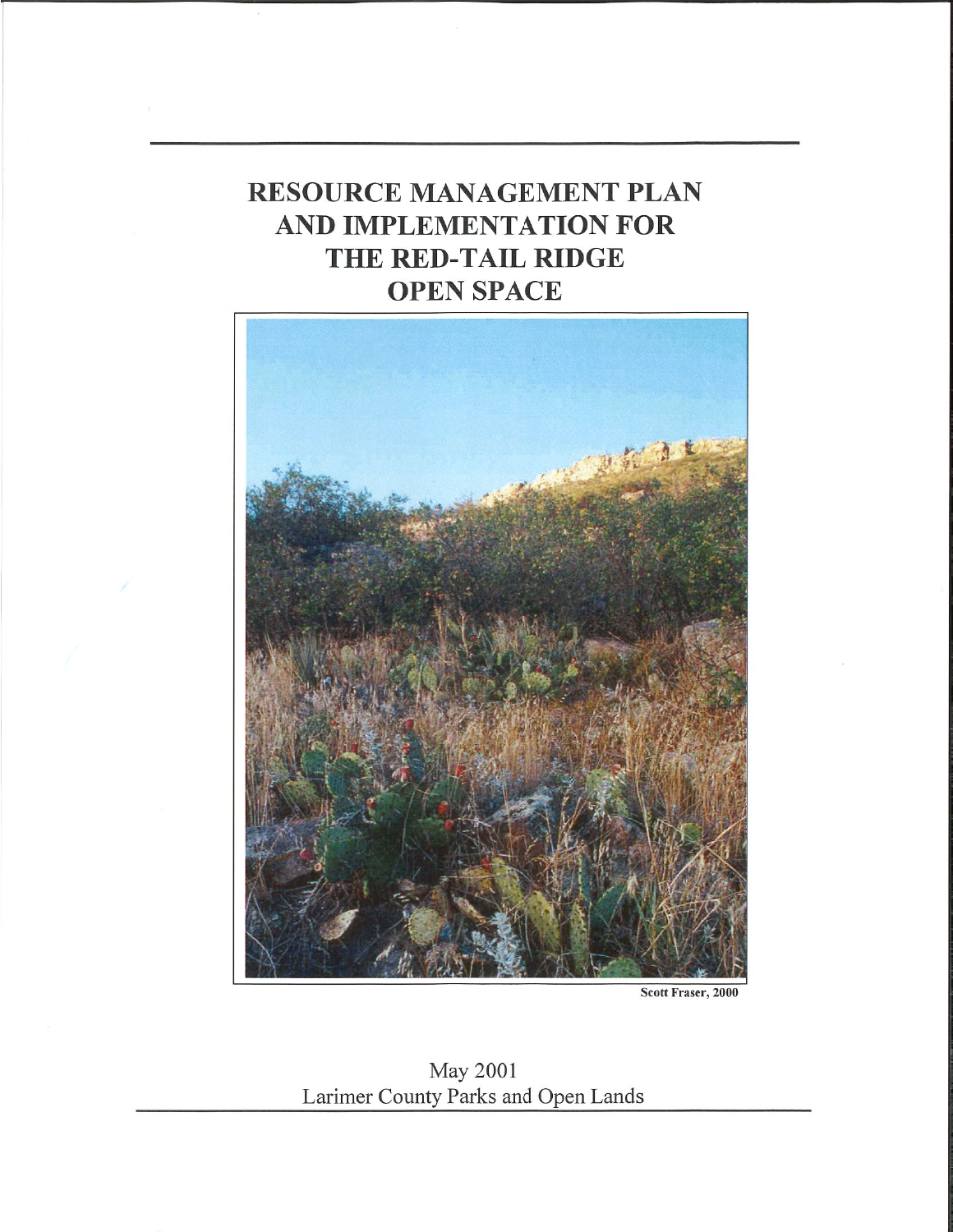# **TABLE OF CONTENTS**

# **Resource Management Plan for the**

# **Red-tail Ridge Open Space**

| 1.1          |                                                                           |  |
|--------------|---------------------------------------------------------------------------|--|
| 1.2          |                                                                           |  |
| 1.3          |                                                                           |  |
| 1.4          |                                                                           |  |
|              |                                                                           |  |
| 2.1          |                                                                           |  |
| 2.2          |                                                                           |  |
| 2.3          |                                                                           |  |
| 2.4          |                                                                           |  |
| 3.           |                                                                           |  |
| 3.1          |                                                                           |  |
| 3.2          | NATURAL RESOURCE OPPORTUNITIES, CONSTRAINTS AND PLANNING ISSUES 3-1       |  |
| 3.3          | ENVIRONMENTAL EDUCATION OPPORTUNITIES, CONSTRAINTS AND PLANNING ISSUES3-2 |  |
| $\mathbf{4}$ |                                                                           |  |
| 4.1          |                                                                           |  |
| 4.2          |                                                                           |  |
| 4.3          |                                                                           |  |
| 4.4          |                                                                           |  |
| 4.5          |                                                                           |  |
| 5.           |                                                                           |  |
| 6.           |                                                                           |  |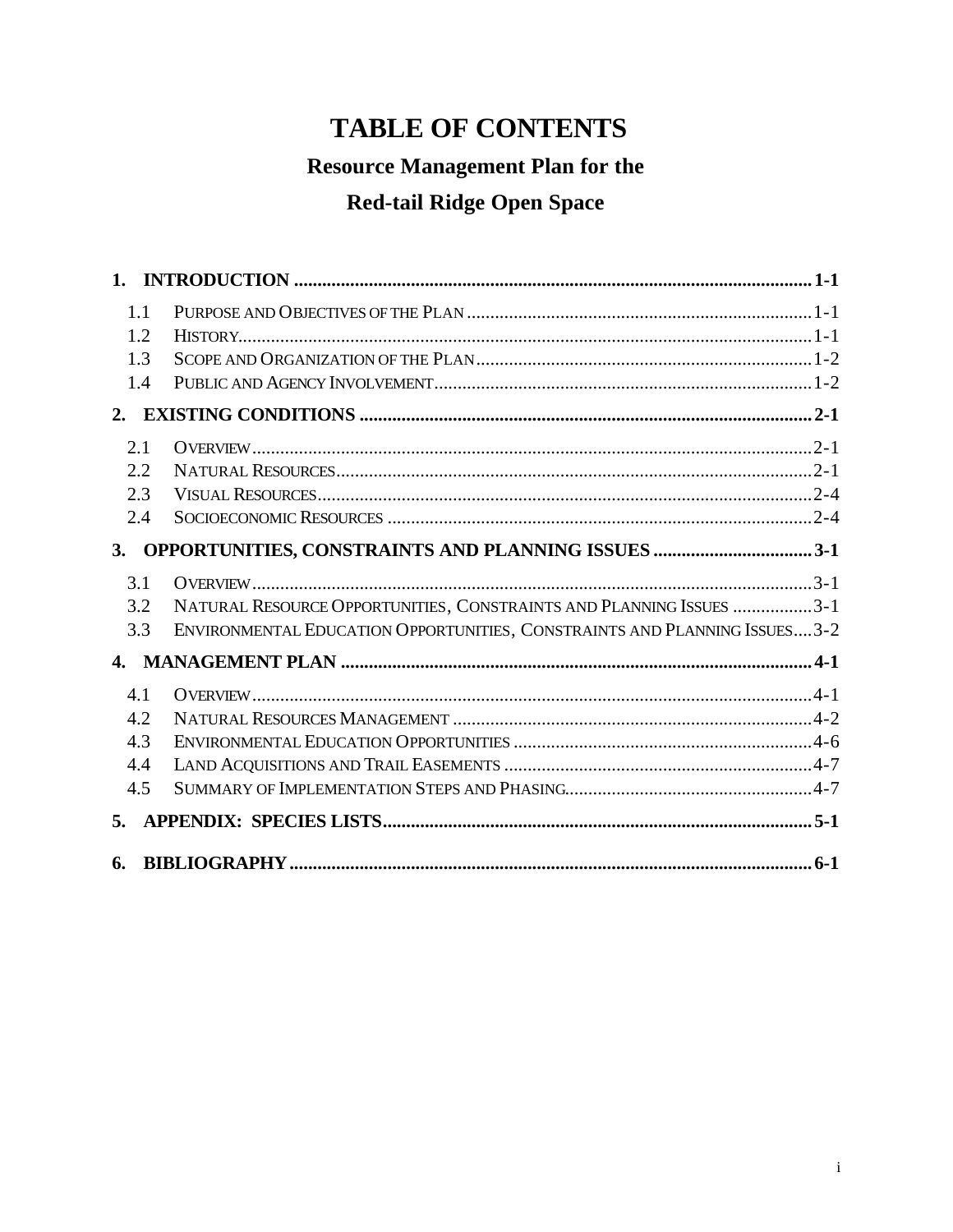## **1. INTRODUCTION**

#### **1.1 Purpose and Objectives of the Plan**

The 320-acre Red-tail Ridge Open Space (Figure 1) was acquired in 2000, with the intent to protect the native vegetation and wildlife populations, preserve scenic views, and provide outdoor recreational opportunities. This property was purchased in part with funds from Great Outdoors Colorado (GOCO), and therefore, is subject to a deed restriction held by both the State Board of the Great Outdoors Colorado Trust Fund and the Larimer Land Trust. This deed restriction has specific requirements and allows certain rights to the Board and the Land Trust, which are explained in section 2.4a of this plan.

The initial focus (phase I) of the Resource Management Plan for the Red-tail Ridge Open Space is on the natural resource management of the land rather than the outdoor recreational management until an agreement is negotiated between Boulder and Larimer counties to connect the Rabbit Mountain Open Space to Red-tail Ridge Open Space with a non-motorized regional trail. Once an agreement has been negotiated and an easement secured to connect the two open spaces via a regional trail, then this Resource Management Plan will be updated to include outdoor recreation management (phase II).

The purpose of this document is to: 1) examine the management objectives for the Red-tail Ridge Open Space given the current ecological, social, economic and political environment; 2) provide the formal program and policy guidelines that will direct the management and use of the Red-tail Ridge Open Space well into the future; and 3) develop specific implementation strategies for carrying out various components of the management effort. The overall objectives of the plan are to:

- Protect, manage and enhance natural, geologic, cultural, and visual resources including maintaining and promoting healthy ecosystems and their processes;
- Provide educational opportunities regarding the values of the surrounding natural, geologic, cultural and visual resources and the importance of responsible use and stewardship of the land;
- Define stewardship implementation programs and responsibilities for the above goals as well as provide specific implementation steps where appropriate.

#### **1.2 History**

The property is part of one of the oldest working cattle properties in the Berthoud area. The original homesteader, Dave Lykins, was a descendant of Pocohontas. Having grown up in Indiana, in 1859 Dave Lykins drove a herd of cattle across the plains to a location near Cherry Creek in Denver City. Finding Denver too crowded, he moved his stock north to what is now called Lykins Canon, southwest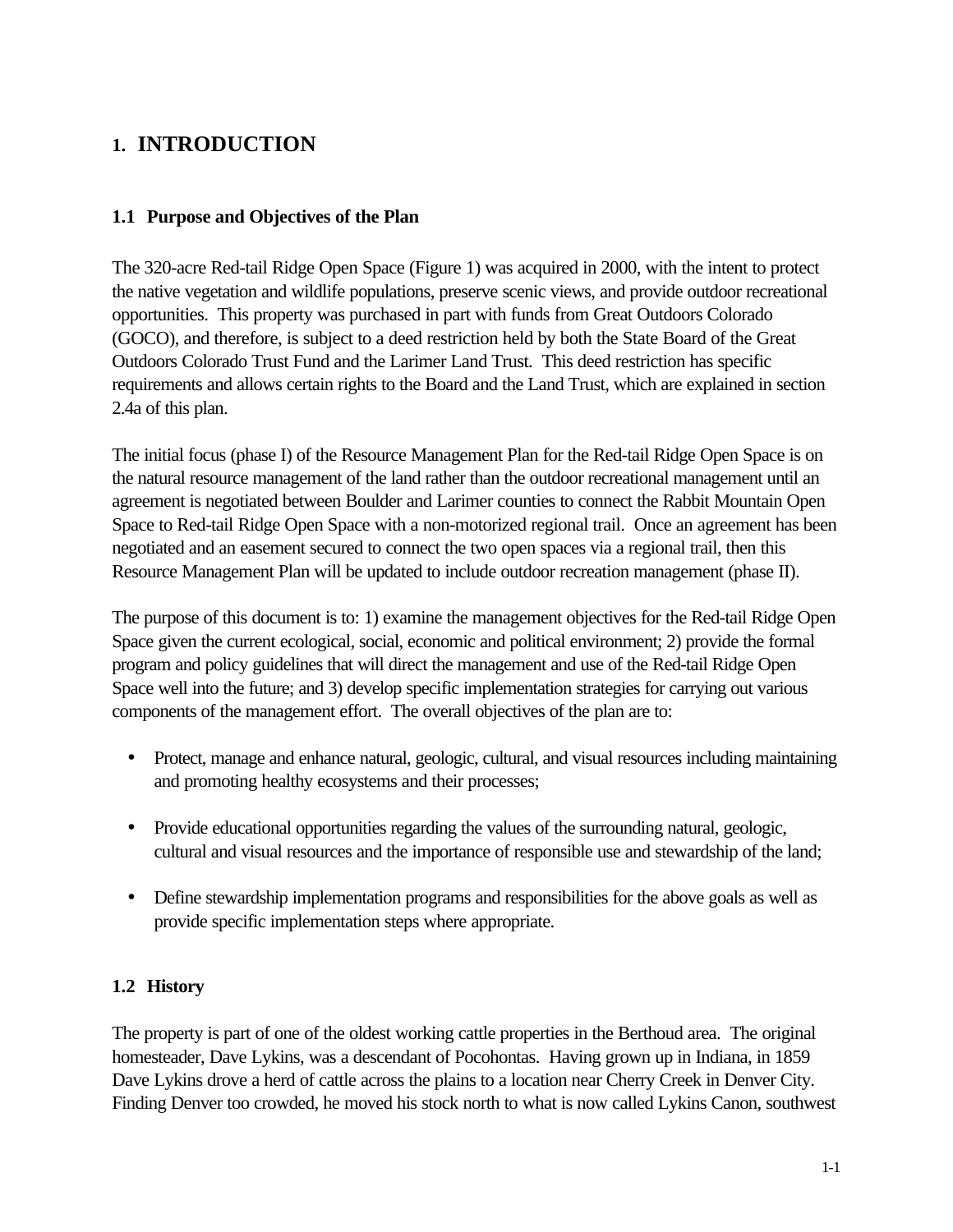of present Longmont. In time, his ranch proved too small and moving to the Little Thompson region west of Berthoud enabled Dave Lykins to go into a much larger scale cattle business. At one point his ranch covered 2500 acres. In 1880, Dave Lykins and Ann Gilman Keen were married and they had one daughter. Ann Lykins eventually became known as the "land and cattle queen of the Columbine State" because of their accrued wealth (Boyles 1968).

Some history is missing after the Lykins ownership, but the Edmonds Family and the Harvey Family both owned the land at different points and used it for cattle grazing as well. In conjunction with irrigated hay meadows on the adjoining property in Boulder County, the land has been managed by the Parrish family for cattle grazing since 1960. Leo and Tressie Parrish, dryland farmers from Texas, moved to Boulder, Colorado in 1947 and owned and managed a motel called the "Rocky Mountain". After they sold the motel in 1960, they bought 2100 acres in the Little Thompson Valley to manage for livestock grazing. While both Leo and Tressie both worked on the ranch, she refused to live there, and so with the help of their sons, they built a flagstone house on Hwy 66. In 1969, Leo Parrish had a heart attack and died while pulling a calf at the ranch. The next year, two of their four children (Jesse and Vaughn) bought the ranch from Tressie. Jesse managed the ranch, while Vaughn ran a square dancing center on the property. Jesse Parrish married Donna Thomas in 1958 and they built a log home on the ranch and had two daughters. In May 1999, Jesse and Vaughn divided the ranch between them, Jesse keeping the portion in Larimer County, and Vaughn keeping the portion in Boulder County (Parrish, Pers. Comm. 2000).

In May 2000, the Larimer County Open Lands Program in partnership with several organizations and agencies purchased 320 acres of the original Parrish ranch from Jesse Parrish to protect wildlife habitat, an important plant community, and the ridgeline scenic backdrop, as well as to provide non-motorized outdoor recreational opportunities in southern Larimer County.

#### **1.3 Scope and Organization of the Plan**

The resource management plan for the Red-tail Ridge Open Space contains three major sections: 1) a review of existing conditions, including natural, visual, cultural, and socioeconomic resources; 2) a discussion of opportunities, constraints, and planning issues related to management of the area; and 3) a management plan addressing existing conditions, opportunities, constraints, and planning issues.

#### **1.4 Organization and Agency Involvement**

Organization and agency involvement was utilized to ensure representation of various involved organizations, agencies and resource specialists. The draft resource management plan was reviewed by Open Lands Staff and various specialists to ensure resource expertise input. In addition, adjacent landowners were contacted and had the opportunity to discuss issues and review the draft plan.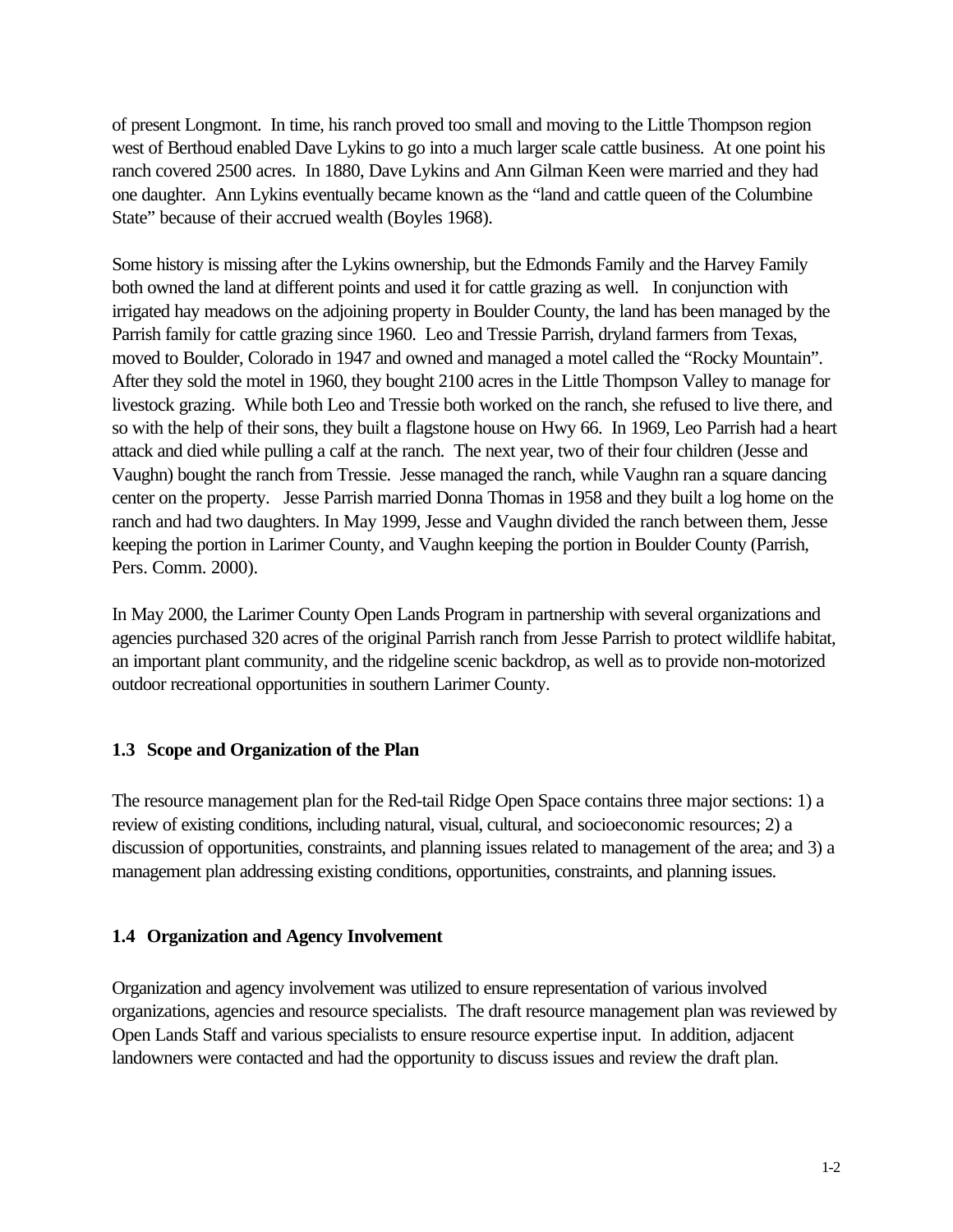| <b>Name</b>            | <b>Affiliation</b>                                  | <b>Expertise</b>                 |
|------------------------|-----------------------------------------------------|----------------------------------|
| K-Lynn Cameron         | Larimer County Parks and Open Lands                 | Open Lands Manager/              |
|                        |                                                     | <b>Outdoor Recreation and</b>    |
|                        |                                                     | Planning                         |
|                        | Frank Ethridge Colorado State University            | Professor/Geology                |
| Meegan Flenniken       | Larimer County Parks and Open Lands                 | Open Lands Natural               |
|                        |                                                     | <b>Resource Specialist</b>       |
|                        | Charlie Gindler Larimer County Parks and Open Lands | <b>Regional Trails</b>           |
| <b>Maxine Guill</b>    | Larimer County Parks and Open Lands                 | <b>Weed Specialist</b>           |
| <b>Sharlene Haeger</b> | <b>Colorado Division of Wildlife</b>                | District Wildlife Manager        |
| <b>Brian Hayes</b>     | City of Loveland Natural Areas Program              | Program Manager                  |
|                        | Kenneth Jessen Lifelong member Colorado Railroad    | History                          |
|                        | Museum and the Colo. Historical Society             |                                  |
| Charlie Johnson        | Larimer County Parks and Open Lands                 | Land Agent                       |
| Milan Karspeck         | <b>Town of Berthoud</b>                             | Mayor                            |
| Rich Koopman           | <b>Boulder County Open Space</b>                    | <b>Resource Planning Manager</b> |
| <b>Jim Reidhead</b>    | <b>Larimer County Planning</b>                      | <b>Rural Land Use Program</b>    |
|                        | Travis Rollins Larimer County Parks and Open Lands  | Open Lands Ranger and            |
|                        |                                                     | Maintenance Worker               |
| <b>Renee Rondeau</b>   | Colorado Natural Heritage Program                   | Ecology/Plant Communities        |
| <b>Tony Simons</b>     | <b>Larimer County</b>                               | Wildfire Safety Coordinator      |
| Alisa Wade             | <b>Larimer Land Trust</b>                           | Director                         |
| Jerry Westbrook        | N. Colorado Water Conservancy District              | Head, Land and Water             |
|                        |                                                     | <b>Contract Services Branch</b>  |
| Ken Woods              | Larimer County Parks and Open Lands                 | South Manager Parks and          |
|                        |                                                     | <b>Open Lands Areas</b>          |
| <b>Joel Wykoff</b>     | Larimer County Parks and Open Lands                 | <b>Trails and Weeds</b>          |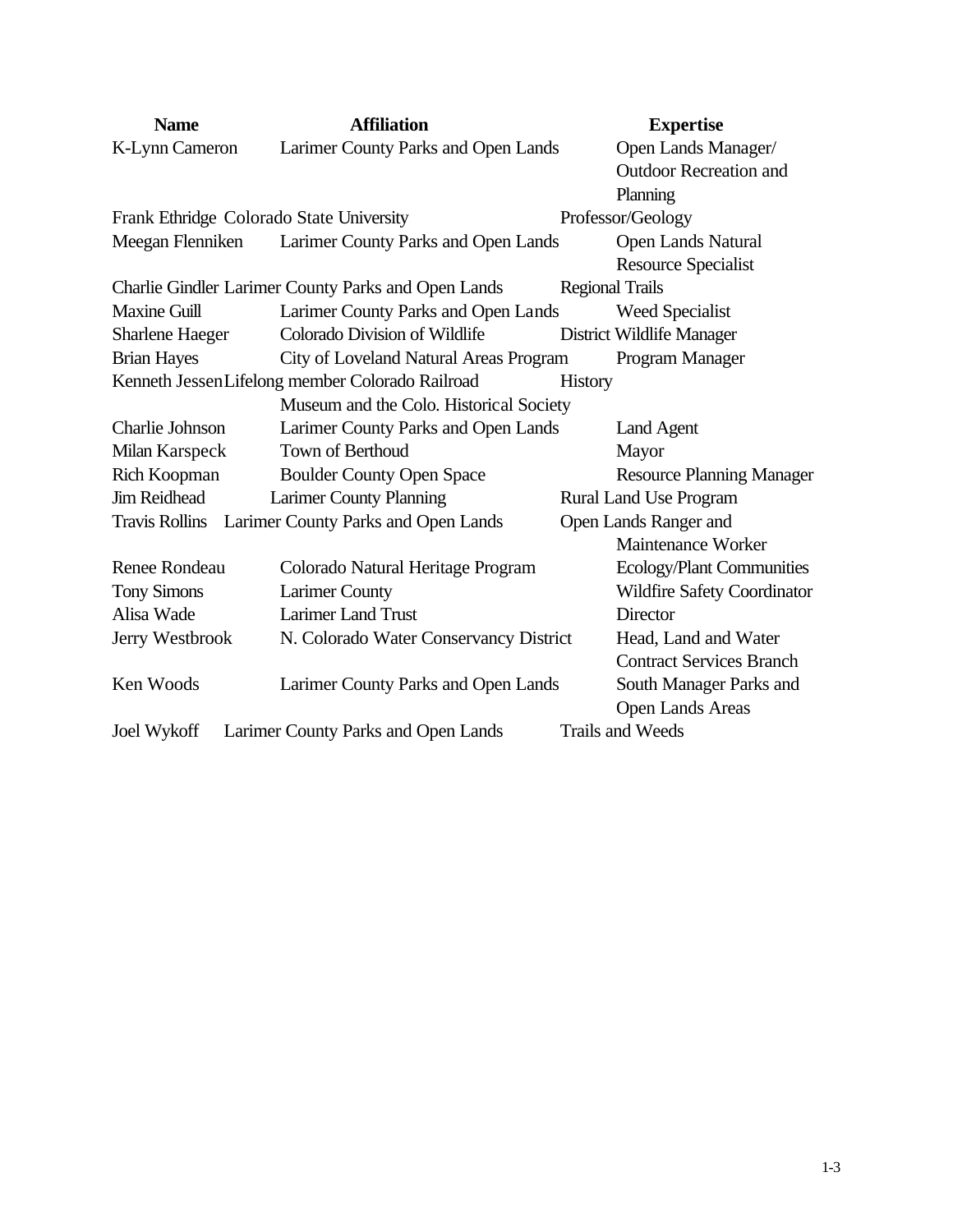## **2. EXISTING CONDITIONS**

## **2.1 Overview**

The Red-tail Ridge Open Space comprises 320 acres of rocky hillslopes and a prominent ridgeline north of the Larimer/Boulder county line. This property boasts important natural foothills habitat, and provides an important scenic backdrop and recreational opportunities for residents and visitors in southern Larimer County. This property was ranked from high to a very high priority open space in the Little Thompson River Corridor Study (Western Ecological Resource 1998) and contains three of the five priority significance factors: 1) Severe elk winter range; 2) Colorado Natural Heritage Program Site; and, 3) Significant landscape. The fourth and fifth significance factors, riparian corridor and historic golden eagle nest site respectively, are not included on the property but are both adjacent to the southwest.

## **2.2 Natural Resources**

#### **a. Climate**

Red-tail Ridge Open Space is located along the eastern slope of the Rocky Mountains and has a highly variable climate. In general, the climate can be characterized as semi-arid with a strong seasonal variation in temperature, abundant sunshine and relatively low precipitation. The data presented below are averages since 1931 recorded at the Waterdale Climate Station, (approximately 6 miles northwest of the property, off the Masonville Road) which is at an elevation of 5200 ft., approximately the same elevation as Red-tail Ridge Open Space (Colorado Climate Center 1999).

The average maximum daily temperature (Fahrenheit) is approximately 80 degrees during May through September and approximately 86 degrees in July and August. Winters are generally cold but are characterized by substantial temperature swings. January is the coldest month with an average daily maximum of 42.8 degrees and an average daily minimum of 13.5 degrees. However, high temperatures in the 50's are not uncommon even in the winter months.

Average annual precipitation is 15.8 inches, with the greatest amount occurring in May. Summer afternoon thunderstorms have the potential to cause erosion problems at Red-tail Ridge. Average annual snowfall is approximately 45 inches, but as a result of wind redistribution and topographic patterns, the snow depth can vary throughout the site.

#### **b. Topography/Geology/Soils**

The Red-tail Ridge Open Space has steeply sloped topography, ranging from approximately 5400 ft. in elevation to nearly 6000-foot tall rocky hogbacks. The hogbacks generally mark the transition from the plains to the foothills of the Rocky Mountains. The hogback unit is geologically characterized by the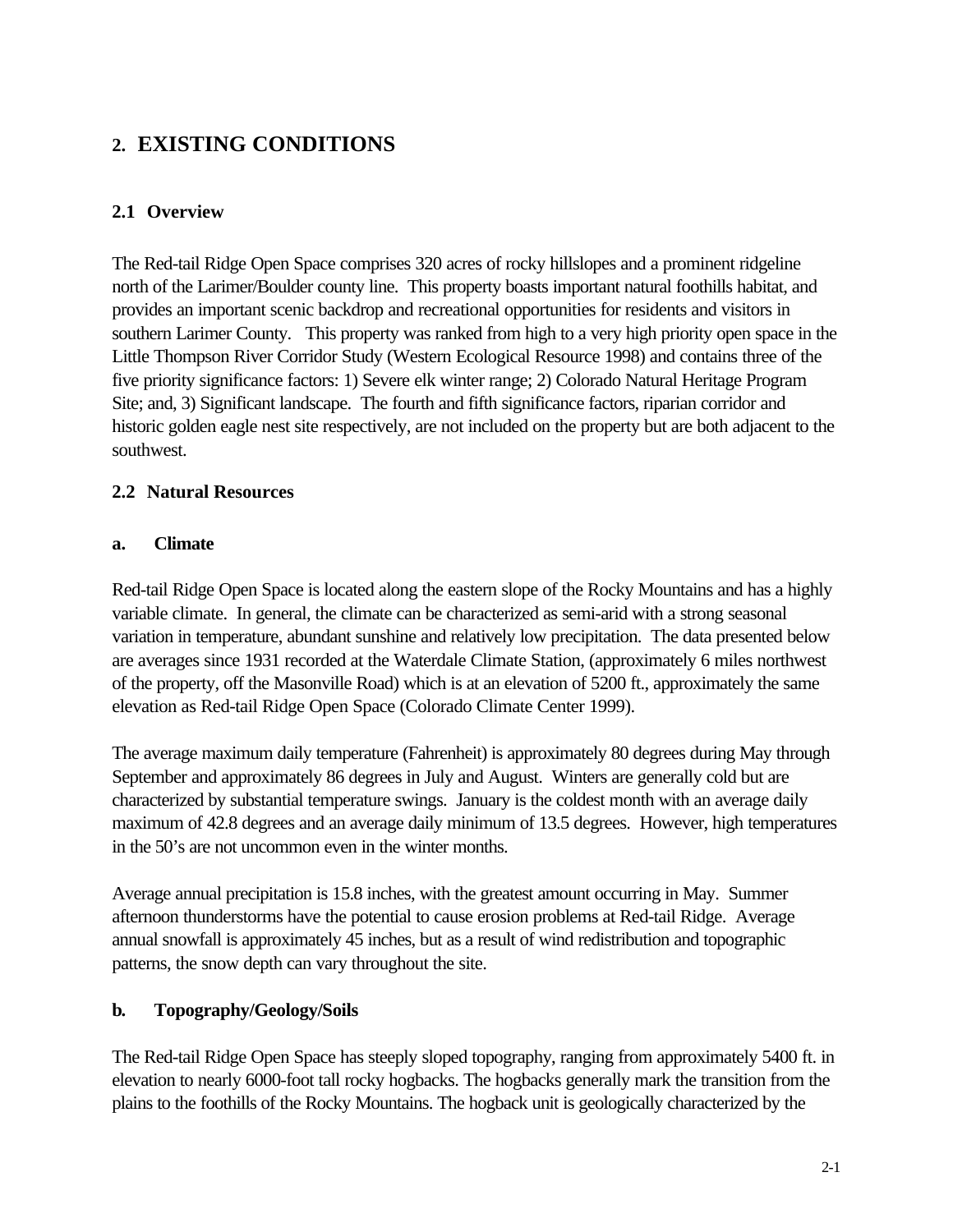Morrison Formation, which forms the highest ridge on the property, and consists of claystone, siltstone and sandstone. West of the hogback ridge, the property slopes down toward a relatively flat valley called Meadow Hollow. Within this valley the are Colluvium and Alluvium (Qc – Quaternary) of poorly sorted silt, clay , sand, gravel and boulders deposited by sheet wash, debris flows and concentrated surface flows in intermittent streams. East of the ridgeline the property slopes down towards the St. Vrain Canal. Located in this east central portion of the property is a Quaternary Landslide Deposit (Qls) which includes slumps and earthflows composed of clay, silt, sand, and rock falls and the Qc (Quarternary colluvium and alluvial deposits) (Braddock et. al 1988).

The geologic formations from west to east across Red-tail Ridge Open Space include (from oldest to youngest) the Lykins Formation (Triassic and Upper Permian), the Jelm Formation (Triassic) and Sundance Formation (Jurassic) mapped together, the Morrison Formation (Jurassic), and the Lytle and Plainview Sandstone Formations (lumped as South Platte Formation of the Dakota Group) (Ethridge 2001). The property lies at the southeast end of the Blue Mountain Fault, which likely contributed to the formation of the valley the Little Thompson River runs through (Chapel 2000).

Red-tail Ridge Open Space contains a mosaic of soils. The dominant soils listed in the *Soil Survey of Larimer County Area, Colorado* by the USDA-SCS, include the following (Moreland 1980):

**Haplustolls-Rock outcrop complex, steep** (Map symbol 45): The northwestern and eastern portions of the property are characterized by this soil type. The complex consists of strongly sloping to steep soils and Rock outcrop. Runoff is medium to rapid and the hazard of erosion is moderate to severe.

**Baller-Rock outcrop complex (15-45% slopes)** (Map symbol 12): The eastern side of the ridgeline hogback is composed of this soil type. This complex consists of strongly sloping to steep soils on ridges and "hogbacks". Runoff is rapid and the hazard of erosion is severe.

**Rock outcrop** (Map symbol 93): The western portion of the ridgeline hogback is composed of this soil type. The complex is bare or nearly bare rock, including areas of shallow and very shallow soils mainly around the edges. Runoff is rapid and the hazard of water erosion is severe both within the complex and in adjacent areas that receive runoff.

#### **c. Hydrology**

As a result of the steep topography of the area, surface runoff and drainage are adequate. There are no wetlands or reservoirs on the property. The Little Thompson River runs to the southwest of the property, providing an important water source and riparian habitat, and is the only major river in northern Colorado that is not paralleled by a paved road. The St. Vrain Supply Canal runs adjacent to the east of Red-tail Ridge Open Space.

#### **d. Vegetation**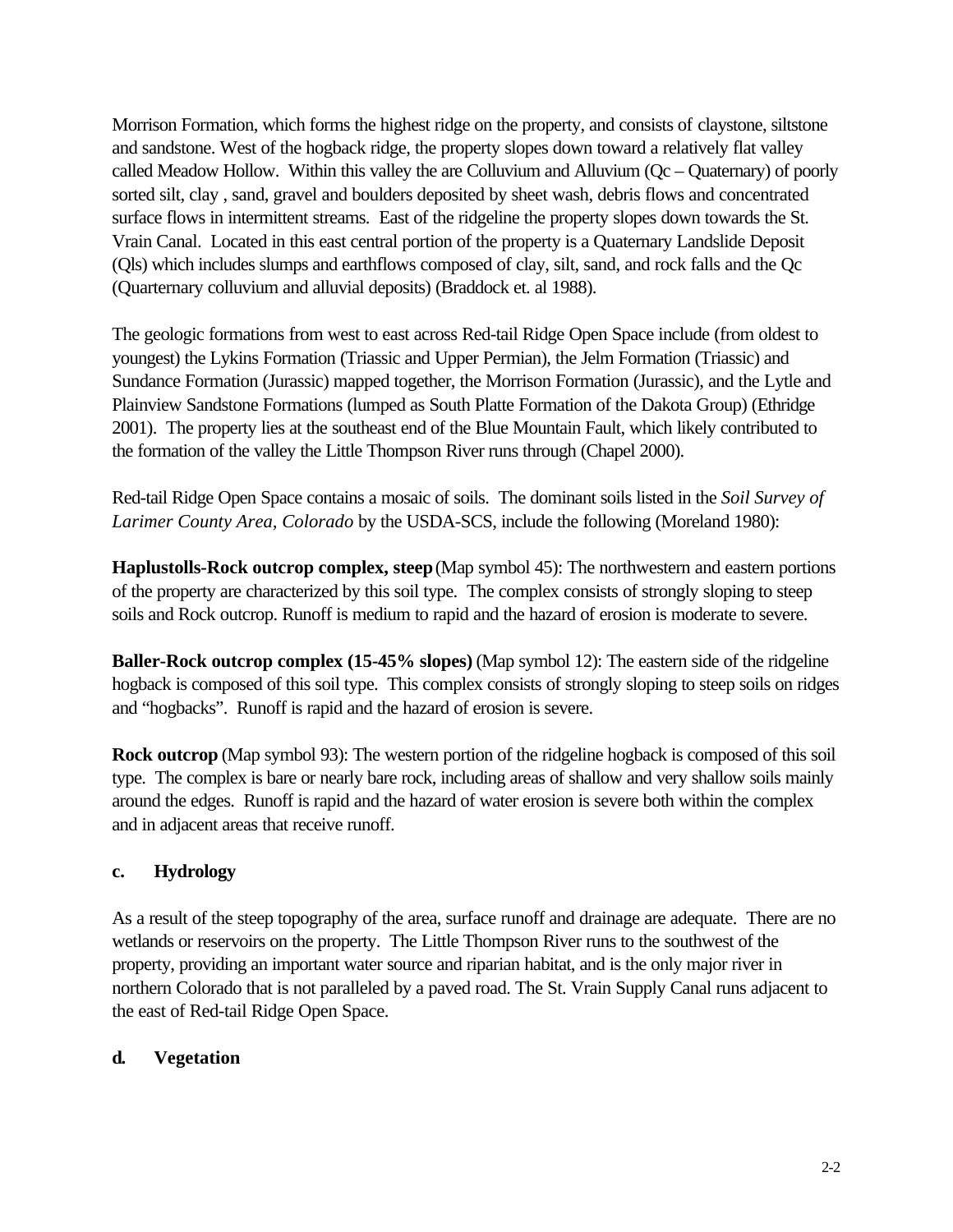Vegetation communities present within Red-tail Ridge Open Space include needle-and-thread/blue grama (*Stipa comata*/*Bouteloua gracilis*) grassland, and mountain mahogany/skunkbush (*Cercocarpus montanus/Rhus trilobata*) shrubland. Vegetation communities are shown on Figure 2.

Mountain Mahogany/Skunkbush Shrubland. Mountain mahogany (*Cercocarpus montanus*) and skunkbush (*Rhus trilobata*) occur over large portions of Red-tail Ridge Open Space with moderate to steep slopes and shallow soils. While this shrubland community is dominated by mountain mahogany and skunkbush, it also contains other shrub species such as wax currant (*Ribes cereum*), winterfat (*Ceratoides lanata),* snakeweed (*Gutierrezia sarothrae*), and rabbitbush (*Crysothamnus nauseosus*), as well as patches of ponderosa pine (*Pinus ponderosa)* and juniper (*Juniperus scopulorum*) woodlands. The herbaceous shrub understory consists of various grass and forb species including silver sage (*Artemisia frigida*), blue grama (*Bouteloua gracilis*), yucca (*Yucca glauca*), Indian ricegrass (*Oryzopsis hymenoides*), big bluestem (*Andropogon gerardii*), and prickly-pear cactus (*Opuntia polyacantha*).

Needle-and Thread/Blue Grama Grassland. The needle-and-thread (*Stipa comata*) and blue grama (*Bouteloua gracilis*) grassland contains many grass and forb species including three-awn (*Aristida purpurea*), silver sage, wild buckwheat (*Eriogonum effusum*), scurfpea (*Psoralea tenuiflora*), sunflower (*Helianthus* sp.), globemallow (*Sphaeralcea coccinea*), western wheatgrass (*Agropyron smithii*), Indian ricegrass, green needlegrass (*Stipa viridula*), prairie junegrass (*Koeleria macracantha*), yucca, prickly-pear cactus, Drummond's milk vetch (*Astragalus drummondii*), and hairy golden aster (*Aster sp*.).

Endangered and Threatened Species. Bell's twinpod (*Physaria bellii*) can be found on a portion of the property (Figure 2). This globally imperiled species (G2) is found on the red sandstone slopes predominantly on the west side of the ridgeline as described for the Meadow Hollow site in the Colorado Natural Heritage Program report, *Significant Plant, Animal, and Wetland Resources of Larimer County and Their Conservation* (Kettler et al. 1996). The occurrence of Bell's twinpod at Red-tail Ridge Open Space encompasses approximately 175 acres, of which, about 100 acres is on Red-tail Ridge Open Space. This specific location is of great importance because the substrate is red sandstone, and there are only three other known locations of Bell's twinpod on this substrate. However, the number of individuals found here are lower than many of the other known sites.

Exotic Plants and Noxious Weeds. Some exotic plants have become established as a result of historic land use including grazing and natural introductions from surrounding areas. Known exotics in Red-tail Ridge Open Space include smooth brome (*Bromus inermis*), Japanese brome (*Bromus japonicus*) cheatgrass (*Bromus tectorum*), mule ear mullein (*Verbascum thapsus*), gumweed (*Grindelia squarrosa*) , diffuse knapweed (*Centaurea diffusa*), white horehound (*Marrubium vulgare*), and dalmation toadflax (*Linaria genistifolia*). While all of these exotics are actively monitored and controlled by the Open Lands Program, diffuse knapweed and dalmation toadflax are regulated by Larimer County. Most of these exotic species are found near the access road in the southwest portion of the property and adjacent hillslope. A small number of dalmation toadflax have established on the southeast slope of the property.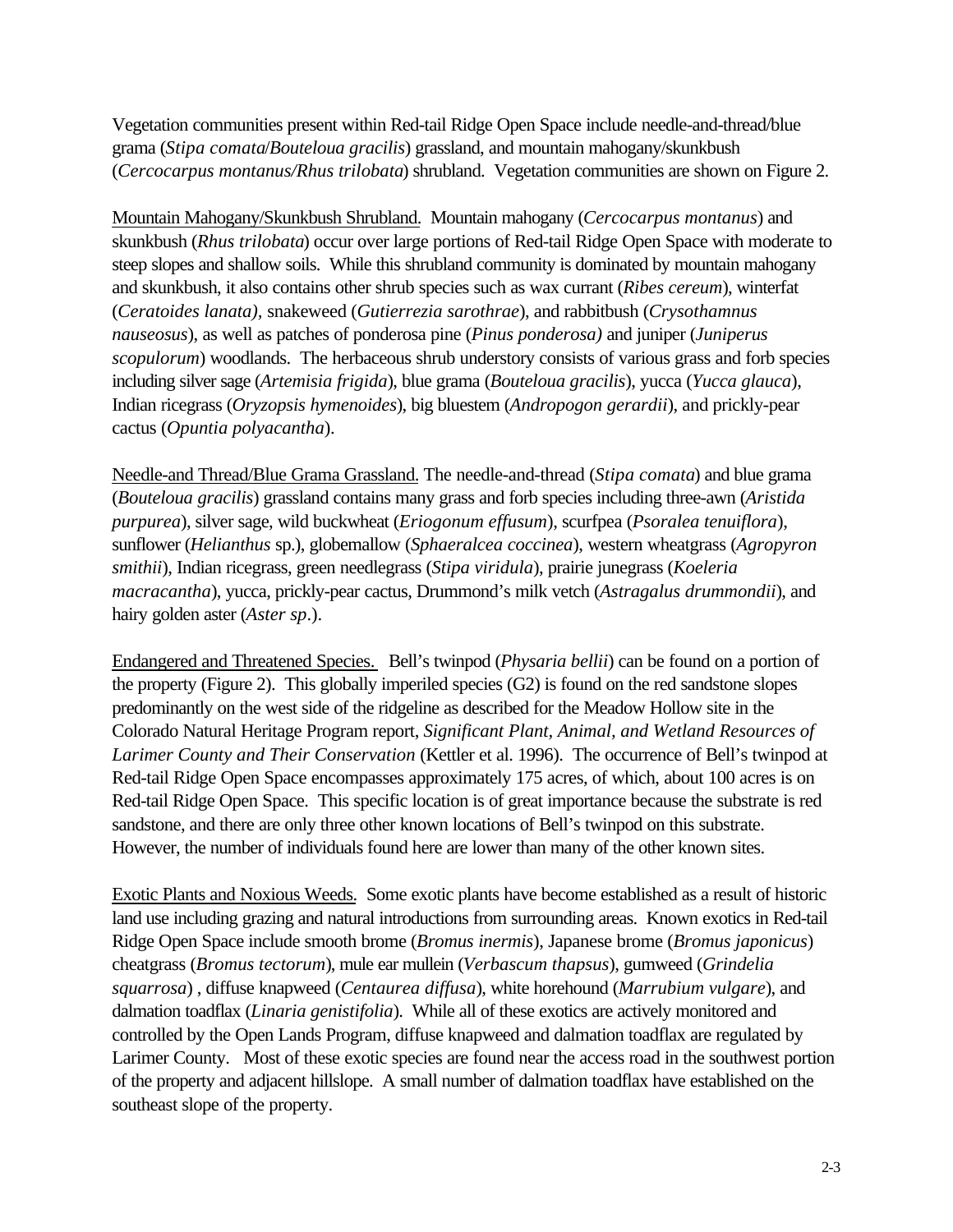### **e. Wildlife**

Wildlife species that utilize the property include elk, mule deer, foxes, coyotes, raptors, black bear, songbirds, reptiles, amphibians, rabbits, and other rodent species. See Appendix A, Table 1 for a list of potential mammal species on the property. The majority of Red-tail Ridge Open Space (northern 2/3 of the property) includes a mule deer winter concentration area. The southern 1/3 of the Property provides elk severe winter range. The elk severe winter range is defined as that part of the range where 90% of the individuals are located when the annual snowpack is at its maximum and/or temperatures are at a minimum in the two worst winter out of ten (Western Ecological Resource. Little Thompson Corridor Study 1998). Additionally, the Red-tail Ridge Open Space is adjacent and to the northeast of an historic golden eagle nest site that lies on portions of Rabbit Mountain Open Space and private lands. If the site is active, it is likely that Red-tail Ridge Open Space provides hunting and perching grounds for these raptors.

## **2.3 Visual Resources**

Red-tail Ridge Open Space includes one mile of the hogback ridgeline, which is a prominent landform and visual landmark of this area. This hogback ridgeline is visible from the east and serves as the foreground for views of Longs Peak from the Town of Berthoud, Highway 287, and Interstate 25. Additionally, the property provides a buffer and scenic corridor to the north from the already protected Rabbit Mountain Open Space in Boulder County. In the Little Thompson River Corridor Study conducted in 1998, this hogback is rated as having high visual sensitivity, indicating that changes within the landscape would be intrusive or highly visible to the general public.

#### **2.4 Socioeconomic Resources**

#### **a. The Red-tail Ridge Open Space Land Status**

The Red-tail Ridge Open Space consists of approximately 320 acres within the foothills west of the Town of Berthoud. In 2000, the Parrish property was purchased by the Larimer County Open Lands Program, in partnership with several agencies and individuals. Larimer County Open Lands Program contributed \$286,500, a \$260,000 grant (submitted by Larimer Land Trust) was awarded from Great Outdoors Colorado, the Town of Berthoud contributed \$51,000, the Larimer Land Trust contributed \$4000, and towards the purchase of the western 240 acres, \$360,000 was donated by Curt and Jennifer Heckrodt (adjacent landowners).

Since this property was purchased in part with funds from Great Outdoors Colorado (GOCO), it is therefore subject to a deed restriction held by both the State Board of the Great Outdoors Colorado Trust Fund and the Larimer Land Trust, referred to as the "GOCO Board" and the "Land Trust" respectively. This deed restriction has specific requirements and allows certain rights to the GOCO Board and the Land Trust which are explained in section 2.4.a of this plan including: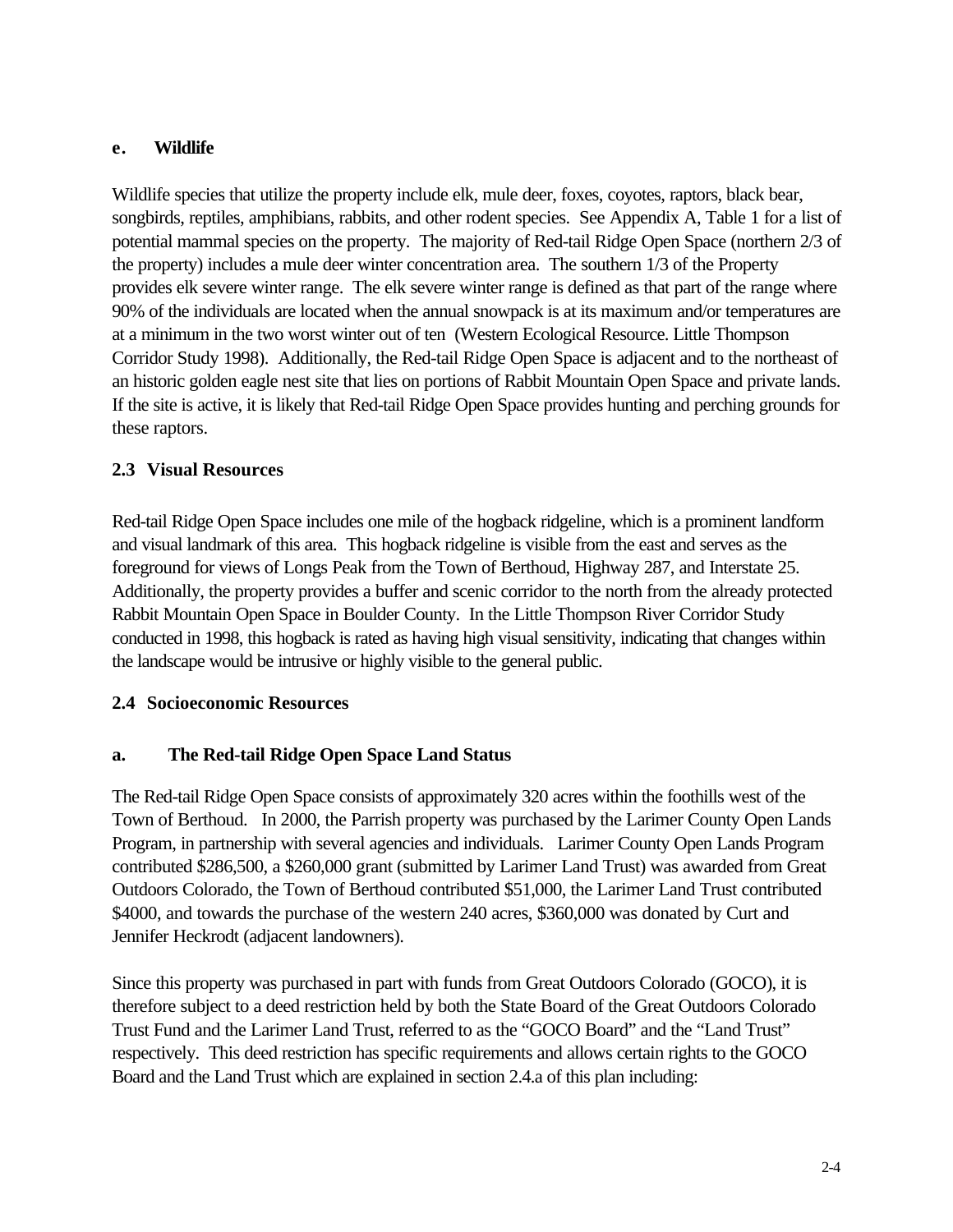- The Red-tail Ridge Management Plan must be submitted for review to the GOCO Board and the Land Trust. The Land Trust may review the plan and make recommendations to the GOCO Board, which has the authority to approve or disapprove the plan.
- Larimer County must do an internal review of the plan every 5 years and update the management plan every 10 years.
- The GOCO Board and the Land Trust have the right to inspect the property and can require correction of any violations.
- Larimer County will annually provide to the GOCO Board and the Land Trust a written update on the condition of the property to verify that it is being managed and maintained appropriately.

#### *Trails*

Currently, there are no established or designated trails

#### *Roadways and Parking*

The main access road into Red-tail Ridge Open Space passes through the property to the east of the Red-tail Ridge Open Space. An approximately 1.2-acre parcel of land for a trailhead and parking area has been donated by the owner of the property to the east off of CR 4 (CR 27E). Two overgrown roads are still slightly visible on the east side of the property. One old road begins at a bridge crossing over the canal and heads northwest 2000 feet up the hillslope from the canal. The second old road runs northwest across the property from the canal to the ridgeline where it dead ends (Figure 2).

#### *Fences*

Currently there is an existing fence on both the north and east boundaries of the property.

#### *Canal*

The Northern Colorado Water Conservancy District (NCWCD) owns and operates the St. Vrain Supply Canal that runs along the eastern boundary of the property. Larimer County Open Lands Program is currently negotiating a crossing easement with the NCWCD, enabling a future regional trail connector to cross the canal near the siphon at the north end of the property. This crossing would be used for future trail access, and emergency and maintenance vehicle access only. Figure 3 denotes the location of the St. Vrain Supply Canal and approximate crossing site.

#### *Water and Mineral Rights*

There are no water rights associated with this property. Half the mineral rights are owned by Larimer County while the remaining half were severed by the former landowner and sold to the First Bank of Wichita. Mineral rights have been assessed through a geological remoteness study, which determined that the likelihood of development of any mineral rights is extremely small and the only mineable resource is moss rock (Chapel 2000).

#### *Agriculture*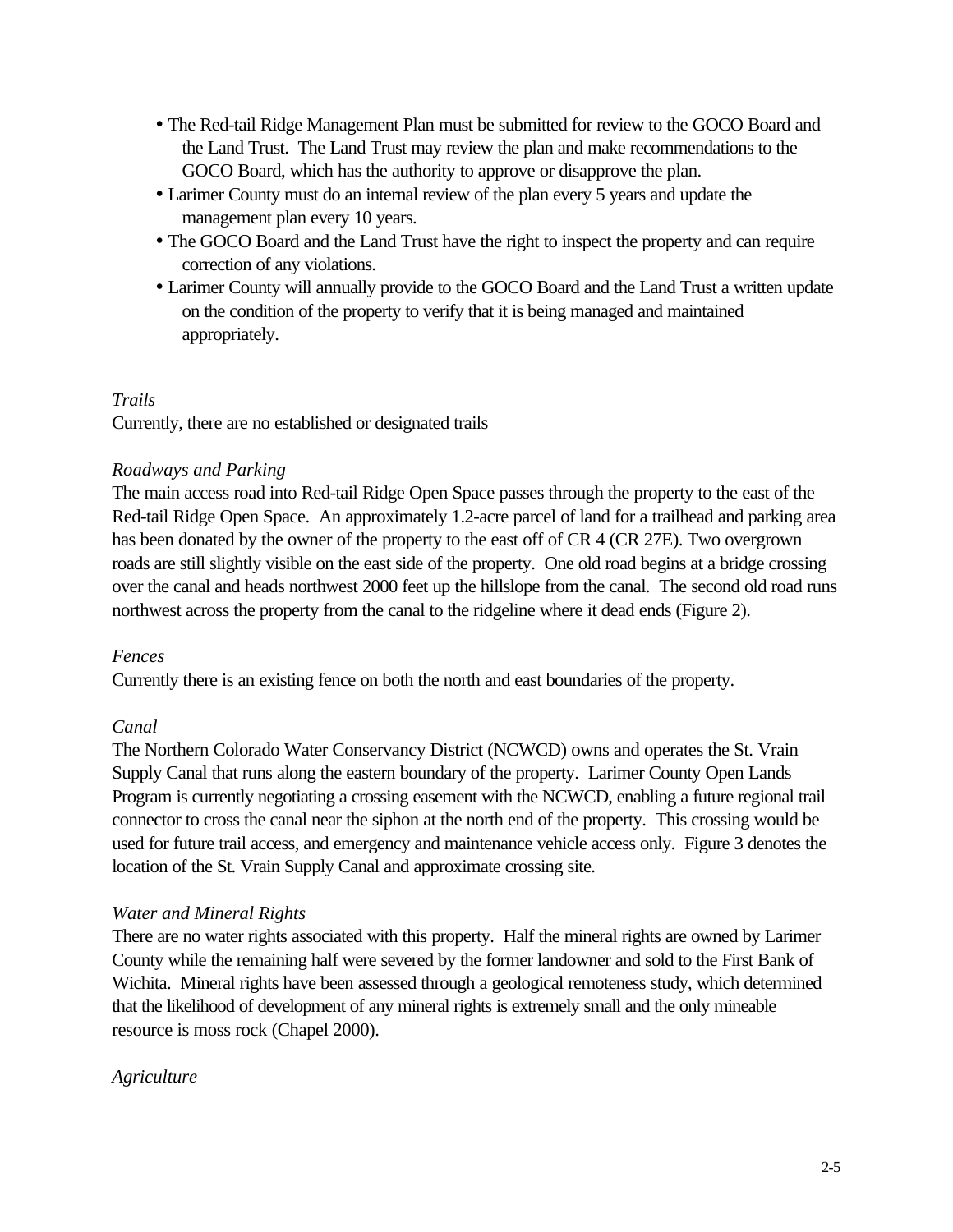The site has been grazed in the past, however, there are currently no grazing or agricultural leases held. Several stacked stone walls once used as fences on the property remind the visitor of past grazing practices.

#### **b. Adjacent Land Use**

Surrounding lands are privately held, consisting mainly of low-density rural and residential neighborhoods. Adjacent land uses are labeled on Figure 3.

#### *Parrish Property Conservation Easement*

A 70-acre conservation easement is held by the Larimer Land Trust but remains in private ownership (Jesse and Donna Parrish) on the eastern side of the St. Vrain Supply Canal. The conservation easement extends from the northern to the southern end of Section 34 and west to the Red-tail Ridge Open Space boundary (on the east side of the canal). The conservation easement reserves two, 5-acre homesites that the Parrishes may retain or sell in the future. A trail easement has been granted to Larimer County across the northern tip of the conservation easement for hiking, biking, horseback riding and non-motorized vehicle use. Motorized vehicles can be used periodically for maintenance and emergency access. The 70-acre parcel will be managed by private landowners primarily for residential use along with wildlife habitat and the potential for agricultural use.

#### *Adjacent Properties*

Properties to the north include rural land that has been divided into 35-acre parcels, including several ridgeline homes. To the east is a privately owned 80-acre property and another 640-acre privately owned property, which was formerly mined and has been reclaimed into native grassland. Approximately 15-acres of land of this 640-acre property has been donated to Larimer County for a trailhead/parking area and two trail easements. Additionally, there are properties to the east (80 acres) and northeast (320 acres) that have been submitted for potential development through the Larimer County Rural Land Use Center. To the south, across the Larimer/Boulder county line, is private land held by Vaughn Parrish used for irrigated pasture and grazing and the 1,479-acre Rabbit Mountain Open Space owned and managed by Boulder County Open Space. Protection of the Vaughn Parrish Property (360 acres) with a conservation easement by Boulder County is under negotiation. On the west side of the Red-tail Ridge Open Space lies private lands held in large acreages, including 240 acres owned by Curt and Jennifer Heckrodt.

#### **c. Access, Circulation and Traffic.**

Road systems in the region provide good access to the Red-tail Ridge Open Space. Interstate 25, the major north/south artery through Colorado's Front Range, links with US Highway 56 through the Town of Berthoud. Access to Red-tail Ridge Open Space is on a dirt access road off of CR4/27 (see Figure 1). Ingress and egress along this dirt access road was donated at the same time that the future trailhead/parking area and trail easements were donated by the landowner to the east. The donation for a future trailhead/parking area and trail access easements include a 1.2 acre parking area off of the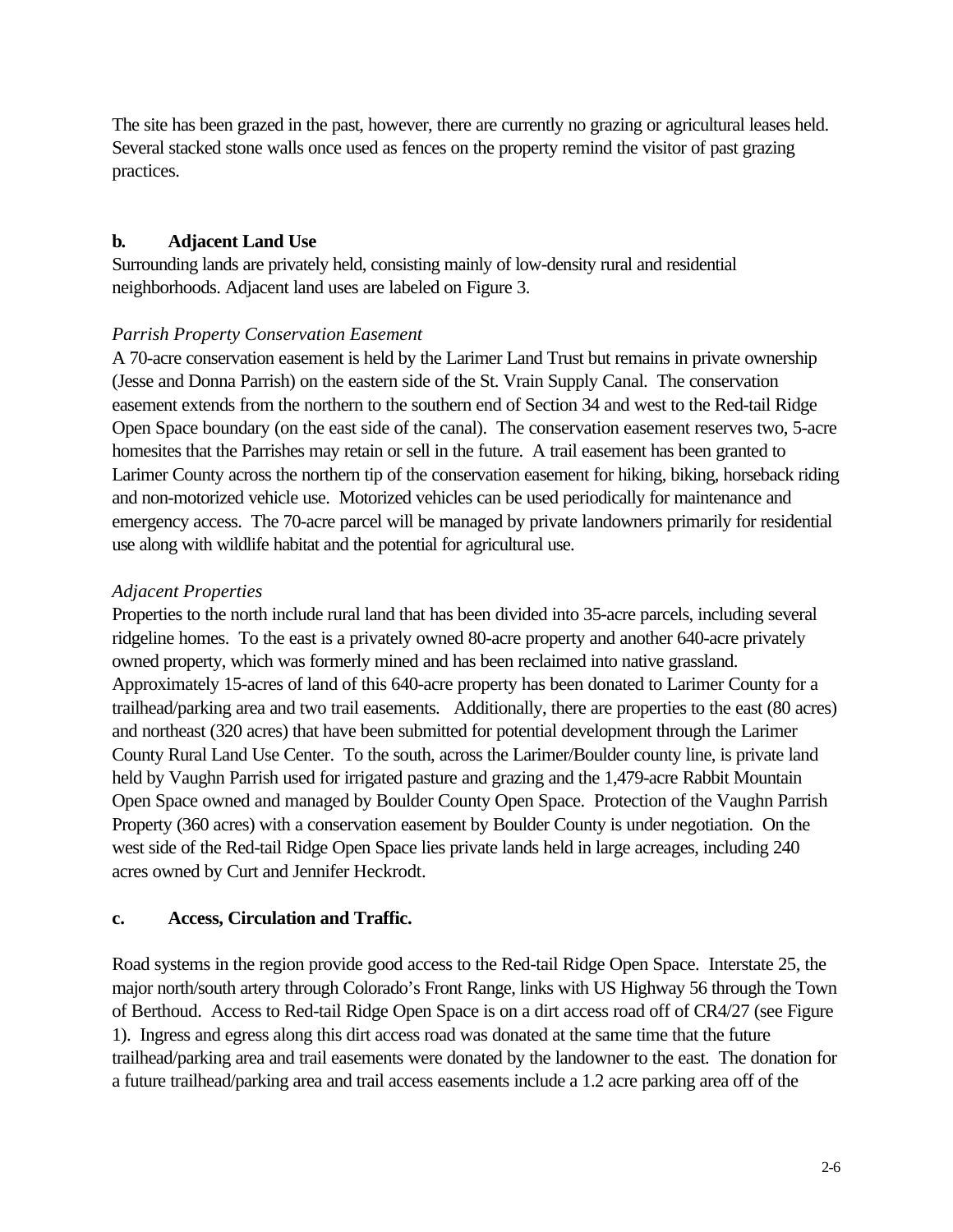access road, approximately 300 ft. from the CR 27/CR 4. This trailhead/parking area would enable parking for approximately 15 cars and 5 horse trailers.

Access to the western portion of the property is via an access road that crosses the Vaughn Parrish Ranch to the south of Red-tail Ridge Open Space. This access road crosses through Red-tail Ridge Open Space and adjacent private lands as it heads north on the western side of the Open Space property. While Larimer County does not own this road, access rights were included in the purchase of the property.

## **d. Public Facilities, Utilities and Services**

Currently, in its undeveloped state, there are no public facilities or utilities available. However, fire protection and public safety services are available.

*Fire protection.* Fire protection is ultimately the responsibility of the Larimer County Sheriff's Department. Red-tail Ridge Open Space, however, is also served by the Loveland Rural Fire Protection District.

*Public safety*. The Larimer County Sheriff's Department is responsible for law enforcement. Larimer County Parks and Open Lands staff are responsible for the education and enforcement of Red-tail Ridge Open Space regulations. Parks and Open Lands Rangers assist the Sheriff's Department and other law enforcement agencies in responding to and preventing criminal activity on the open space. On a limited basis, Parks and Open Lands staff may also be available to provide visitor assistance and emergency and medical needs. The Thompson Valley Ambulance Service responds to more serious medical emergencies, while rescues and searches are conducted by the Larimer County Search and Rescue team of the Sheriff's Department.

## **e. Operations Budget and Funding**

The Red-tail Ridge Open Space operations and capital improvement projects will be funded through Help Preserve Open Space sales tax dollars. Based on a management costs study conducted in 2000 by the Larimer County Open Lands Program, annual management costs for this area are anticipated to be \$6400 prior to development of a trailhead and trail. Pending an agreement to connect a future trail on the Red-tail Ridge Open Space to Boulder County or Carter Lake then there will be a trail and trailhead developed and annual maintenance costs would be projected to be \$32,000. It is possible that in the future, with development of a trail and trailhead, there may be a user fee assessed for use of the Red-tail Ridge Open Space to help offset maintenance and management costs.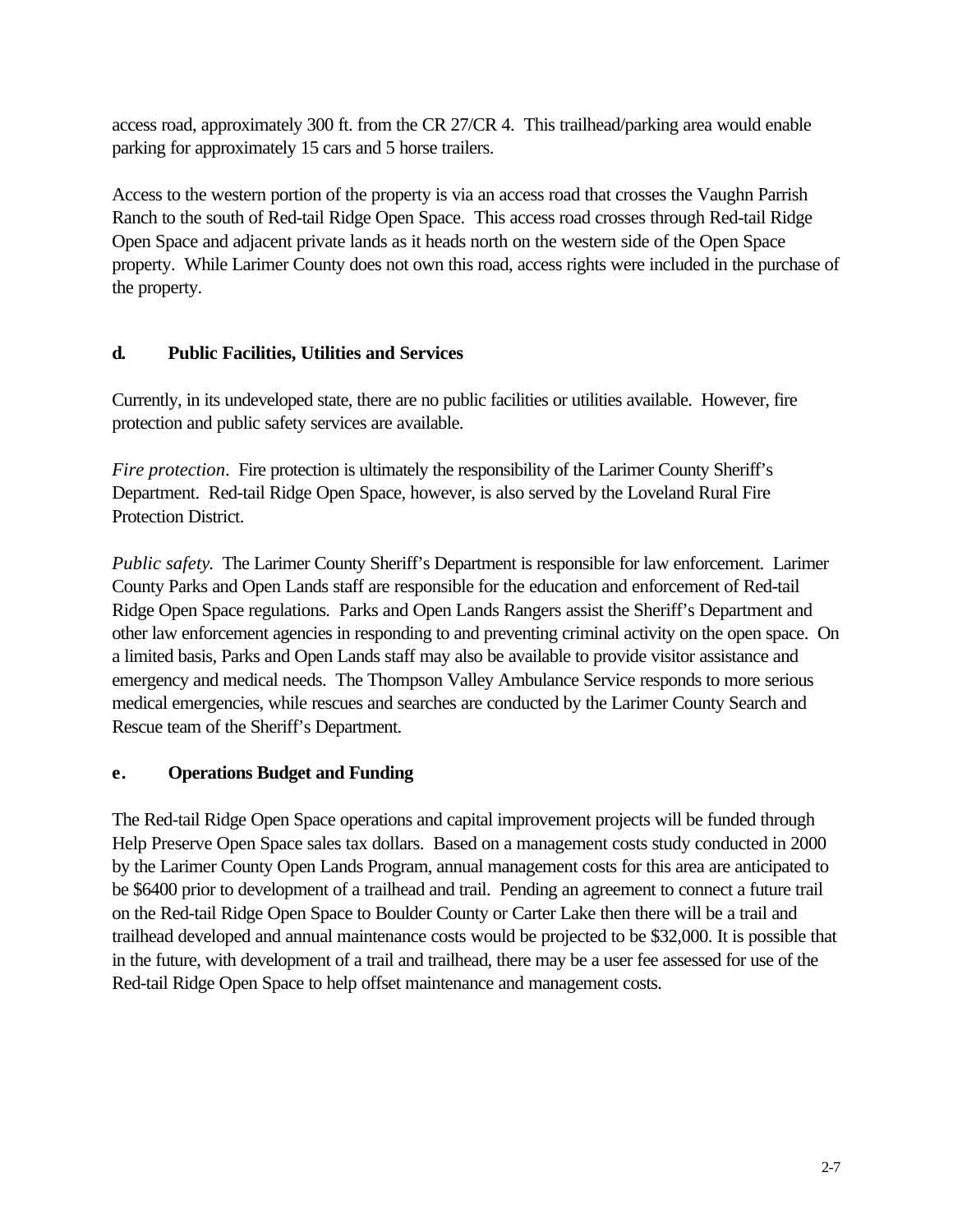## **3. OPPORTUNITIES, CONSTRAINTS AND PLANNING ISSUES**

## **3.1 Overview**

During development of phase I of the Red-tail Ridge Open Space management plan, input will be received from Parks and Open Lands staff and a technical advisory group concerning opportunities, constraints and planning issues in regards to the current existing conditions and management of Red-tail Ridge Open Space. These issues may be divided into two key components: 1) natural resources and 2) environmental education.

#### **3.2 Natural Resource Opportunities, Constraints and Planning Issues**

• *Protect, manage, and enhance natural, cultural, and visual resources including maintaining and promoting healthy ecosystems and their processes*.

#### *Natural resource opportunities* include:

- Protecting additional lands via conservation easement along the Little Thompson River adjacent to Red-tail Ridge Open Space to help buffer the important riparian habitat in this area.
- Maintaining the natural communities (grassland and shrubland health) of the property, which will enable the continued use of the area by wildlife such as elk, mule deer, raptors, migratory songbirds, reptiles, amphibians, etc.
- Protecting and maintaining the imperiled Bell's twinpod population located on the property.

*Constraints and planning issues* associated with the natural resources of the property include the following:

- Rattlesnake habitat may be disturbed and conversely rattlesnake/visitor interactions may be a safety concern.
- Additional fencing in the area may prove detrimental to wildlife such as young deer or raptors utilizing the area.
- Un-guided access may cause adverse affects to the Bell's twinpod population if it is trampled or people congregate there.
- Exotic species should be monitored and controlled to prevent adverse affects to the imperiled Bell's twinpod plant community and native plant communities on the property.
- Hunting may be an important tool to help control disease and numbers of elk and deer on the property.
- Hunting or shooting on the site may disturb sensitive wildlife and be a safety issue for adjacent landowners and the public.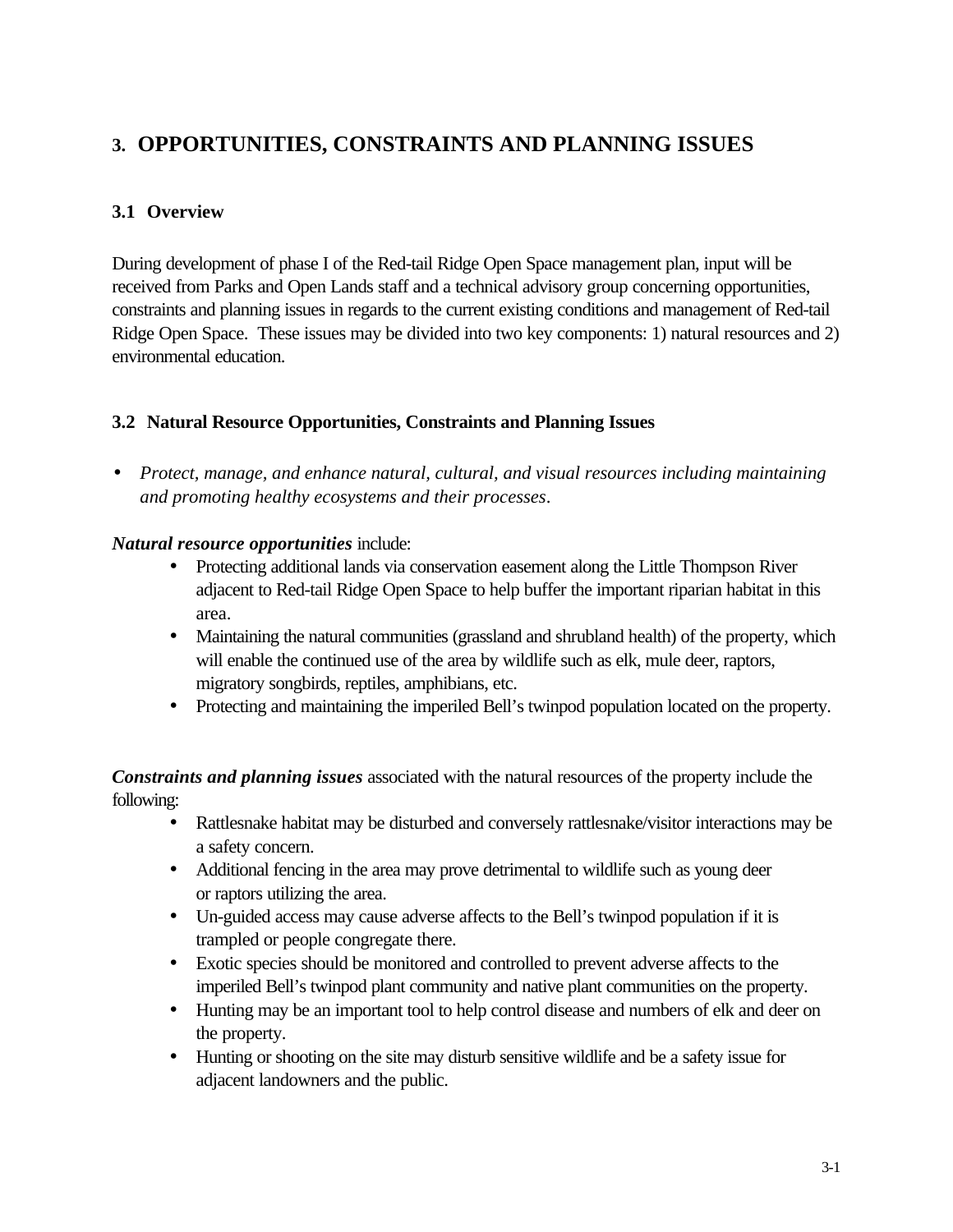• Adjoining neighbors may create unauthorized social trails without adequate access points and thereby impact the natural environment.

## **3.3 Environmental Education Opportunities, Constraints and Planning Issues**

• *Provide and enhance educational opportunities regarding the natural and cultural history and visual resources and the importance of responsible land use and stewardship.*

## *Environmental education opportunities* include:

- Providing information about the ecology, history, and Open Lands stewardship of this area through guided visits.
- Providing the opportunity for visitors to experience a foothills environment and see this unique site with a guide.
- Providing information regarding raptor and wildlife habitat sensitivities and needs in order to minimize negative user/wildlife interactions.
- Expanding the County's volunteer naturalist program to include this area.

*Constraints and planning issues* regarding environmental education are:

• Use of the area by large groups that are not accompanied by a ranger or open lands staff (e.g., commercial horseback riding trips, commercial tours, etc.) may cause resource damage to the area.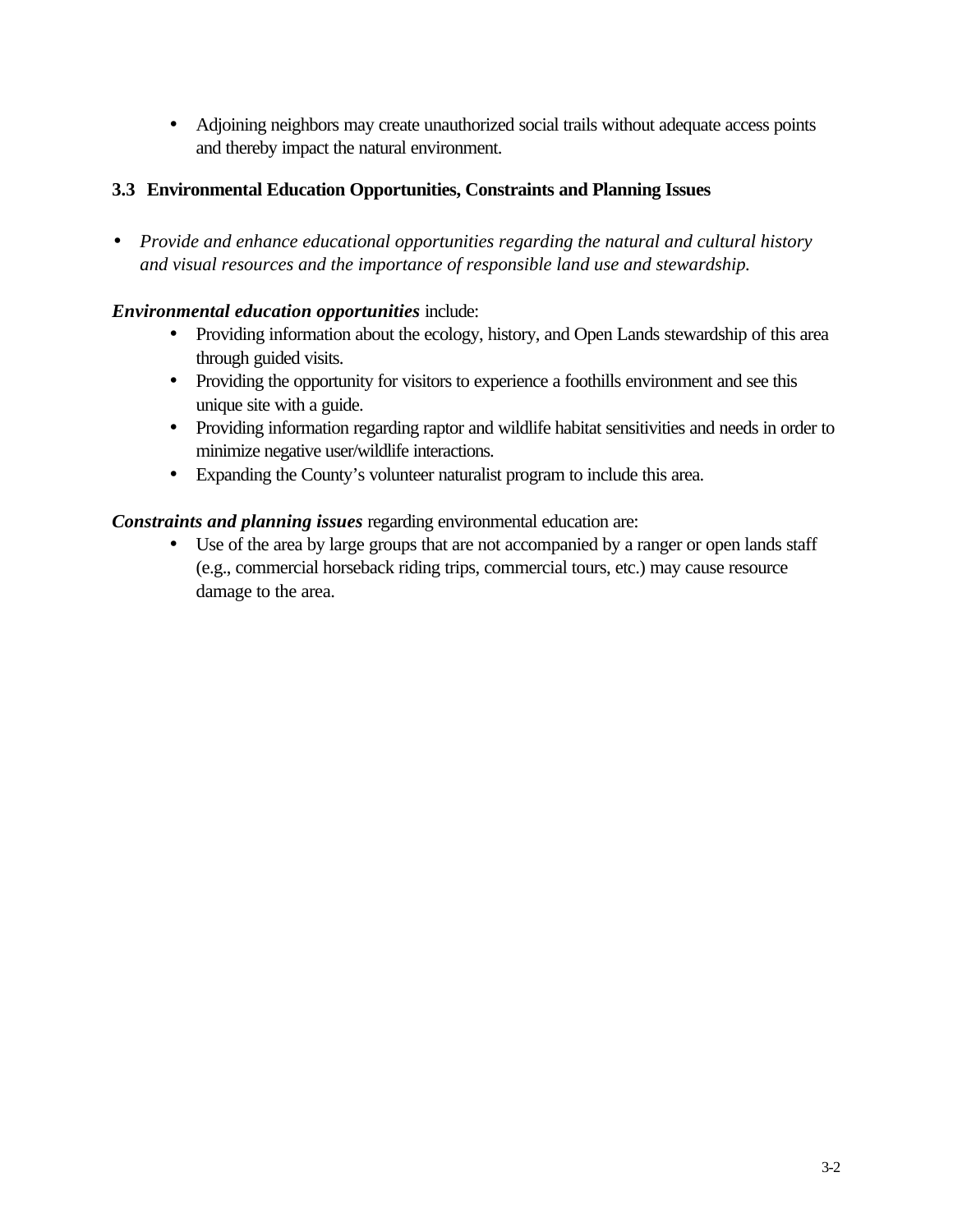## **4. MANAGEMENT PLAN**

### **4.1 Overview**

To meet the purpose and objectives of the Red-tail Ridge Open Space Management Plan and to address the opportunities, constraints and planning issues, the plan is divided into two main components: 1) natural resource management; and 2) education opportunities. These two components, while addressed separately, are interrelated and will likely impact and influence each other. Implementation steps are presented for each area. In addition, a summary of implementation steps and recommended timing is presented.

Larimer County is working with Boulder County to determine when a regional trail connection from Rabbit Mountain Open Space in Boulder County to the Red-tail Ridge Open Space could be completed. Pending an agreement between both Counties and successful negotiations to create this regional trail connection, this management plan which is phase I of the project will be expanded to include recreational management (phase II) on the Red-tail Ridge Open Space.

**Overall Vision.** Larimer County's vision for the Red-tail Ridge Open Space is for protection of scenic, natural, wildlife habitat and significant vegetation community resources in southern Larimer County. This land will be protected from development for future residents of Larimer County to enjoy its many visual and natural resources as well as recreational values. Pending successful negotiation of a regional trail connection to Boulder County's Rabbit Mountain Open Space, Red-tail Ridge Open Space will be managed for ecosystem health including both native vegetation communities and wildlife. Specifically the management focus will include regular management of noxious weed species and patrols by a Parks and Open Lands ranger. Public visits to the site will be possible on a scheduled basis with a ranger in groups to explore the natural and cultural resources on the property.

Visitors and the local community passing along Hwy 287 and other county roads will enjoy the undeveloped vista that this ridgeline provides to the west and as the first segment of the mountain backdrop as one enters Larimer County. The local community, including the town of Berthoud in particular, can continue to enjoy this protected ridgeline vista and its natural surroundings.

The future outdoor recreational vision is for the creation of a regional trail that would link the south end of the property to Boulder County's Rabbit Mountain Open Space and the north end of the property with a future regional trail to Carter Lake. This proposed trail would be a natural surface design that follows the contour of the hillslope, towards the base of the hill. This trail would be laid out with an emphasis on respecting and protecting sensitive wildlife and geologic features while enabling visitors to enjoy the magnificent natural beauty of this property. Recreation opportunities on the trail may include hiking, running, wildlife viewing, mountain biking, horseback riding and scenic enjoyment of long vistas. It is anticipated that Larimer County will work very closely with Boulder County to determine appropriate uses as the trail connects to the south as well as on an appropriate timeline for trail initiation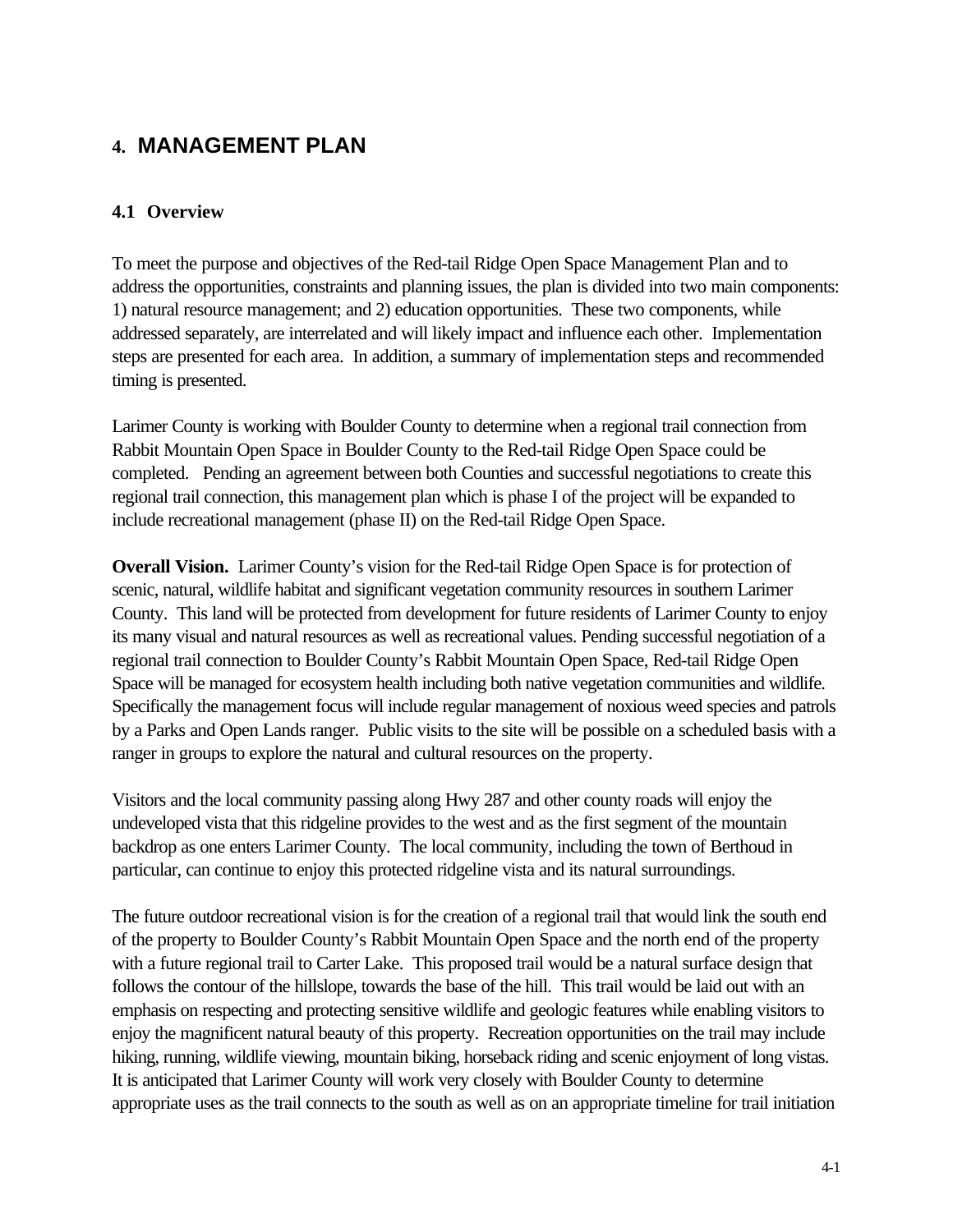and completion. Pending this connection, the focus of management will be on sustaining ecosystem health including the health of the plant and wildlife communities. (Phase II of the Red-tail Ridge project will address issues related to public access on the property).

Future management once the trail is completed, will emphasize low-impact recreation while protecting natural resource values such as native vegetation communities. Stewardship will include patrol of the open space on a regular basis to educate visitors and ensure the property is clean and in good condition, continued management of weeds to protect the native vegetation community, developing the trailhead as well as any additional resource or visitor management needs that arise. Educational activities will allow visitors to learn about the native flora and abundant fauna as well as adjacent land use activities in the immediate area. Additionally, visitors can learn how they can protect this valuable natural resource and actively participate in such programs as volunteer rangers, nature hike leaders, weed patrol and trail maintenance and construction

## **4.2 Natural Resources Management**

Natural resources management addresses the health and dynamics of the plant and animal communities and the preservation of natural features and scenic vistas of the Red-tail Ridge Open Space. For purposes of this plan, natural resources management is grouped into three categories: a) vegetation health and management; b) wildlife management; and c) hydrology and erosion management.

### **a. Vegetation health and management.**

The management of vegetation health is important for ensuring sustainability of the landscape. Since plant communities are dynamic and changes in vegetation composition occur over time, vegetation at the Red-tail Ridge Open Space will be managed to allow for natural plant community changes to take place. Therefore, this plan outlines basic guidelines and alternatives for managing the natural communities at the Red-tail Ridge Open Space.

This section on vegetation health and management identifies practical management alternatives and strategies for maintaining the native plant communities and system functions and reducing the impact of non-native species at the Red-tail Ridge Open Space. Sustainability of native plant communities is highly dependent on natural processes that have established these communities. Therefore, potential management tools include the use of grazing or prescribed burning in these communities to maintain community health. Proper management depends on grazing and burning plans remaining flexible and changes made based on current conditions rather than pre-determined programs. Pre-determined programs do not account for changes in conditions such as drought, fire, etc. This plan will also address issues related to rare species on the site, sensitive wildlife, non-native plant species, and other features. The management of non-native plant species is closely intertwined with maintaining native plant health and will be addressed in depth in the Integrated Pest Management Plan for the Larimer County Open Lands Program (Larimer County 1999). Additionally, visitor education for protecting and managing vegetation communities will be an important component to long-term sustainability of ecosystem health.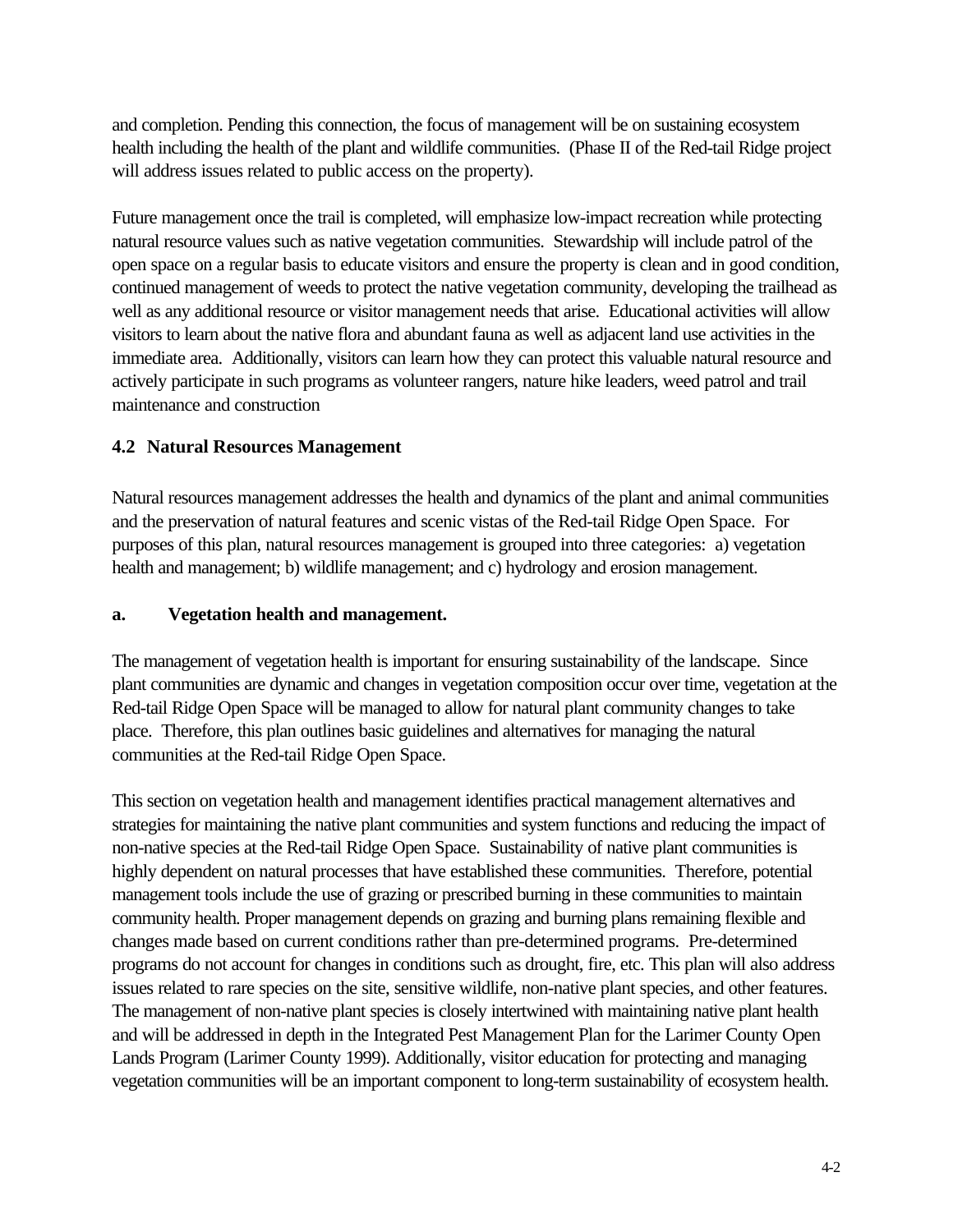#### 1. Stewardship History

Red-tail Ridge Open Space was used for cattle and horse grazing over the past 100 years. Currently, populations of grazing elk and mule deer frequent the property. While the specific fire history is unknown at this site, in general, fires were frequent components in the natural disturbance regimen of most grasslands.

#### 2. Goal

To preserve and maintain native plant communities, protect rare species, and restore native vegetation in suitable areas.

#### 3. Objectives and Implementation Steps

3.1 *Objective*: Evaluate baseline conditions and future potential impacts and effectiveness of land management techniques.

#### *Implementation Steps:*

- Divide the land into management areas based on vegetation, wildlife, and recreation resources.
- Inventory and monitor native vegetation.
- Add Red-tail Ridge Open Space to the Integrated Pest Management Plan.
- Inventory and monitor noxious and non-native invasive weed populations.
- 3.2 *Objective:* Preserve and maintain native plant health using or simulating natural processes when necessary and where possible.

Both grazing and prescribed fire are management alternatives that may be carried out singularly or in combination. Timing, weather conditions, the political climate, and logistics will determine the feasibility of implementing these alternatives. Limitations do exist to both grazing and prescribed burning.

#### POTENTIAL MANAGEMENT TECHNIQUES

#### Grazing Management

Purpose: To promote vegetative health and vigor (i.e. control of non-native species, increase vegetation yields, improve wildlife habitat, increase forage availability) and reduce fire danger.

Large ungulates and other herbivores were once present at the Red-tail Ridge Open Space. Currently, elk and mule deer are present on the property. Plant communities have evolved with and adapted to grazing, and proper grazing management of domestic livestock may be used to mimic native herbivores. This property lies in the NRCS determined shallow and rocky foothill range sites. The presence of mountain mahogany, big bluestem, little bluestem, Griffith wheatgrass, western wheatgrass, blue grama, needle-and-thread, and side-oats grama as dominant species in these two range sites at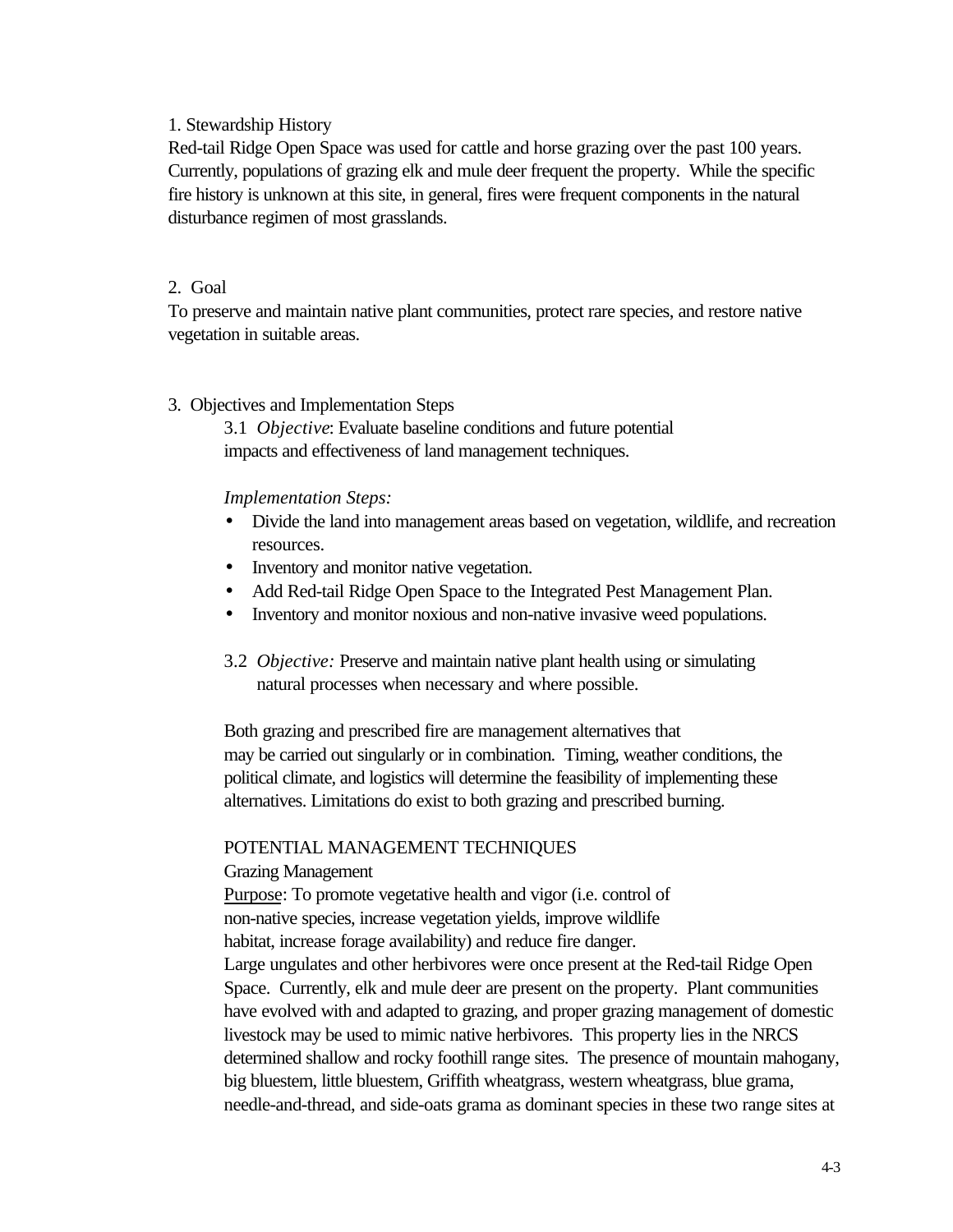the Red-tail Ridge Open Space is considered an indication of good vegetation condition (Moreland 1980). Limitations to grazing might include: water availability, rare species, public sentiment, leasee availability, and fencing.

Rotationally graze management areas at a moderate stocking rate during the spring (warm season) or fall (cool season). Grazing during the cool season would be effective in reducing non-native, cool-season species (bromes) but may impact native cool-season grasses and therefore shouldn't be done exclusively (Table 3). Grazing can also reduce fuel build-up in the grassland and shrublands and thereby reduce fire risks.

For the purposes of grazing management, the following ratios will be used (Heady and Child 1994). 1 cow and calf pair = 1 AU (animal unit) 1 replacement heifer = .6 AU 1 horse or bull  $= 1.25$  AU

#### *Implementation Steps:*

- Develop a specific grazing plan as needed in cooperation with NRCS.
- Arrange for a lease contract to graze animals on the property.
- Work with leasee on issues such as fencing, salting, water, visitor management, and wildlife (i.e. rattlesnakes).

#### Prescribed Fire

Purpose: To promote vegetative health and vigor and to reduce the danger of catastrophic fire from natural ignition due to fuel build-up.

In general, fires were frequent components in the natural disturbance regimen of most grasslands. Fire can be used to stimulate browse, create openings in dense, inaccessible plant communities, as well as increase nutrient content of forage for wildlife and livestock.

Small-scale patches (40-60 acres) should be burned if needed on a rotational schedule between management areas and based on intensity of management need. Patches should be burned at a ground level, moderate to high intensity fire every 5-10 years (Wright and Bailey 1980). A specific burn plan will be developed if needed in conjunction with Larimer County Emergency Services Department and will take into account plant and wildlife adaptations to fire. Limitations to prescribed burning might include water availability, community education, budget, rare species, public sentiment, political climate, air quality, and weather.

#### *Implementation Steps:*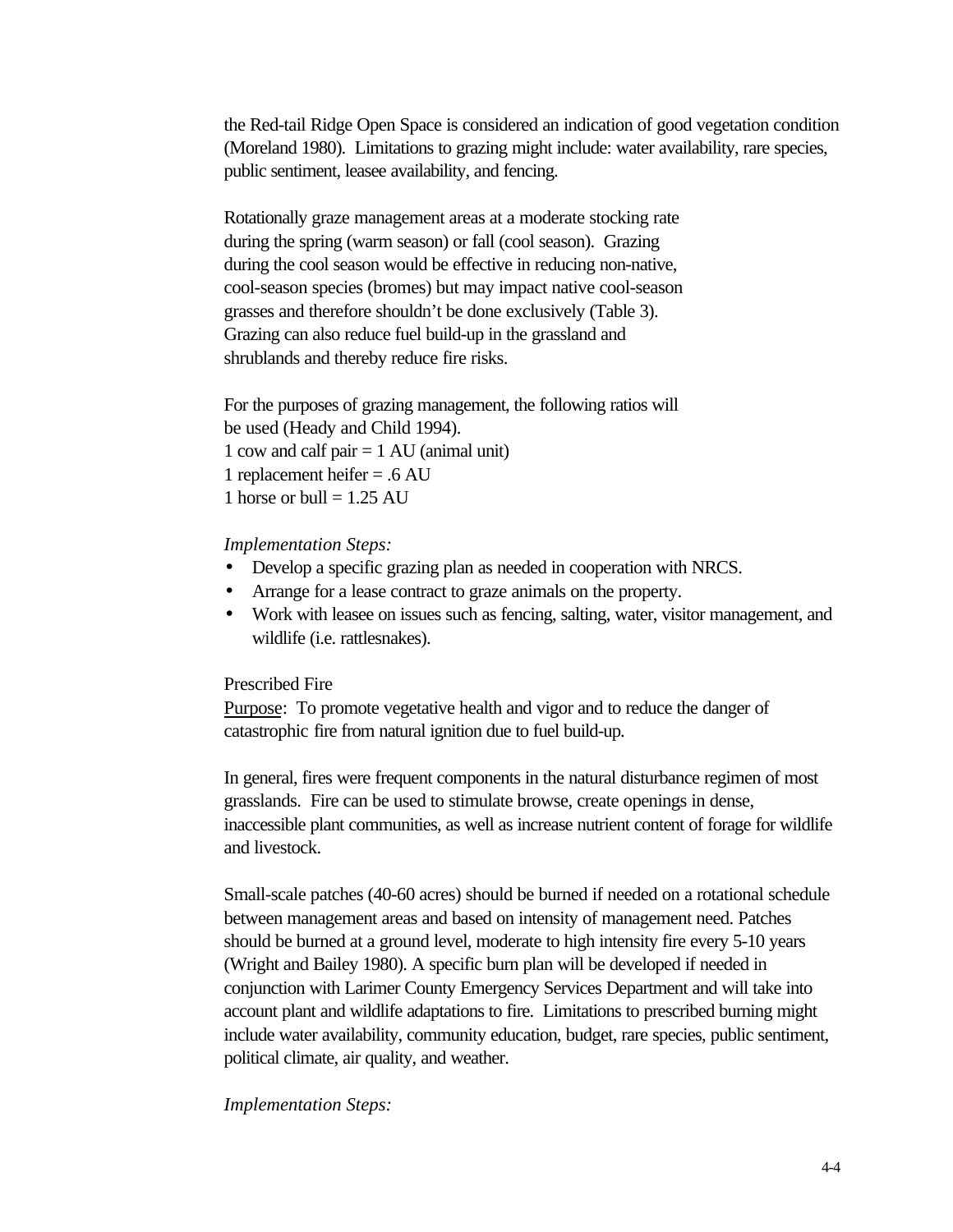- Develop a burn plan as needed in cooperation with the Larimer County Emergency Services Department.
- *3.3 Objective*: Protect rare species and communities of special concern.

While herbicides are necessary for some noxious weed control, biological controls, hand pulling, and mowing should be used in areas near water and rare species communities.

## *Implementation Steps:*

- Educate visitors on the sensitivity of Bell's twinpod and it's importance by incorporating information into interpretive materials.
- Educate Parks and Open Lands staff as to the sensitivity of Bell's twinpod and it's importance.
- Regularly monitor Bell's twinpod populations on the north and northwest portion of the property through volunteer and staff efforts.
- Revegetate old roads and disturbed areas on the property using native grass seed mix.

*3.4 Objective*: Encourage agency and public awareness of native plant ecology using educational materials and programs and by including staff and volunteers in grassland and shrubland management activities.

## *Implementation Steps:*

• When conducting large revegetation/restoration projects, incorporate efforts as part of interpretive talks, printed materials, etc. information on foothills ecosystems and the importance of restoration.

## **Monitoring**

Purpose: Stewardship monitoring will be implemented to insure that management objectives are being met.

The vegetation health at the Red-tail Ridge Open Space should be reassessed to determine changes in plant species and community health. Monitoring will be performed by Parks and Open Lands Staff and volunteers. Photo monitoring points will be established summer of 2001. Photos will be taken each year in spring (preferably June). Photos will also be taken following implementation of a management practice (i.e. grazing, prescribed burn, etc.). Other simple but effective monitoring protocols (i.e. line or step-point vegetative transects) may also be utilized.

Photo monitoring points will also be established for trails and fences. These features should be photographed every 5 years to help assess their condition.

#### **b. Wildlife management**.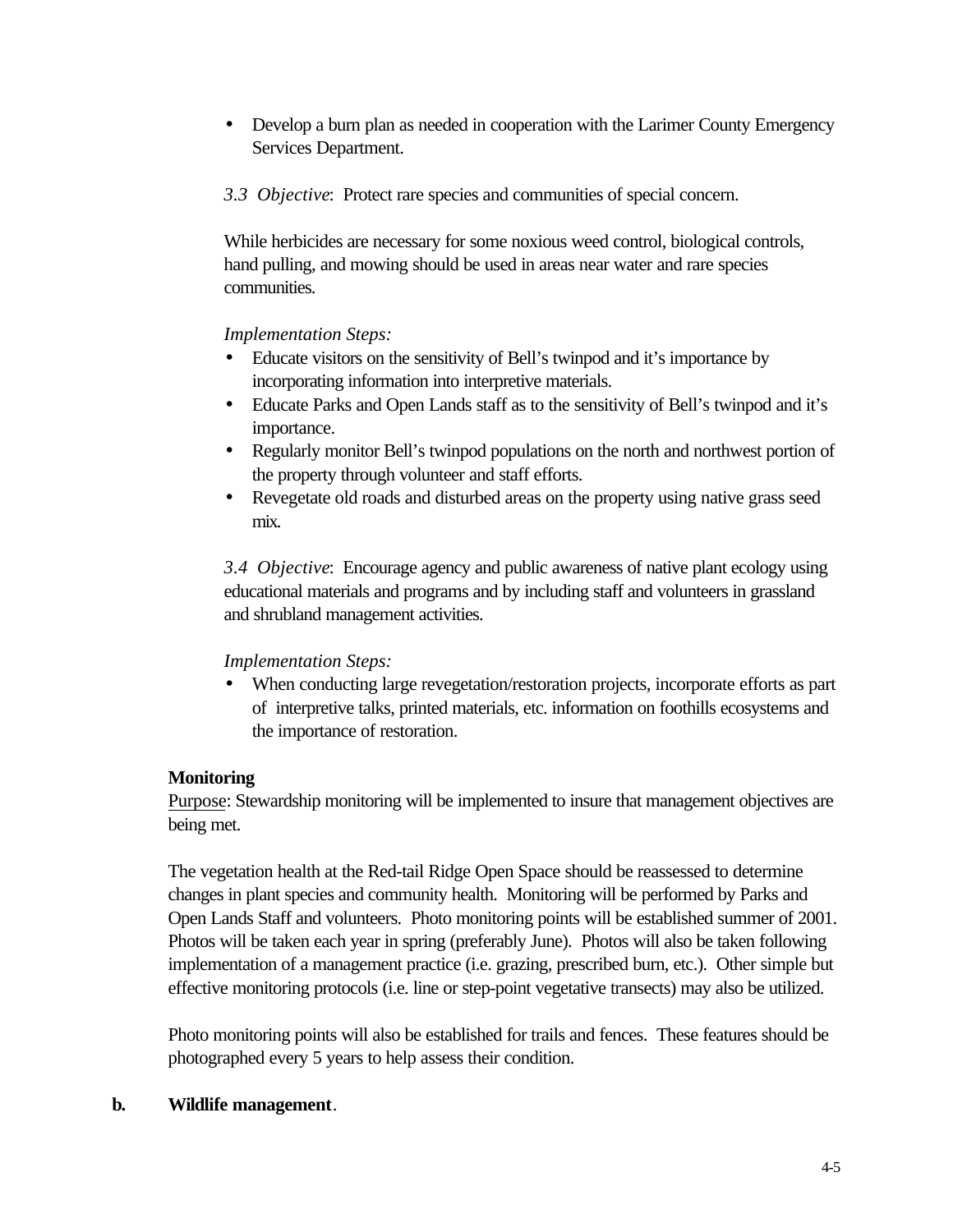There are important wildlife species, including perching and hunting grounds for raptors, mule deer winter concentration areas (northern 2/3 of the property), and elk severe winter range (southern 1/3 of the property) currently present at the Red-tail Ridge Open Space. It is important that the presence and behavior of elk and deer during the winter months be closely monitored to determine if negative impacts are occurring and if it will be necessary to limit group visits to specific times of the year. In addition, to help control disease of and prevent user conflicts with elk, deer or other wildlife on the property, Larimer County reserves the capability to allow game management through hunting on a limited basis in conjunction with the Division of Wildlife.

*Implementation steps:*

- Engage staff or volunteer groups such as wildlife biology or management students, Audubon Society, etc. to inventory and regularly monitor the locations and behavior of wildlife species.
- Work with the Division of Wildlife to enhance wildlife habitat as needed.

## **c. Hydrology and erosion management.**

Soil erosion is a major threat to land health and productivity and subsequently may impact wildlife values and water quality. A combination of the soils and geology of the Red-tail Ridge Open Space make the site susceptible to high runoff during precipitation events with potential soil erosion and gully formation. The site will be managed for grassland and shrubland health (maintenance of adequate vegetative cover), a factor of utmost importance for erosion prevention.

To minimize the potential for erosion, guided visits to the Red-tail Ridge Open Space will avoid creating social trails which can collect water and lead to eroded areas. Educate guided visitors on avoiding use of a single path that might collect water. Access by guided trips should be from the south end along the switchback roadway.

#### **4.3 Environmental Education Opportunities**

Numerous educational opportunities exist at the Red-tail Ridge Open Space including: 1) volunteer and ranger guided tours; and 2) interactive school classroom exploration and research projects. Potential environmental education subjects include watchable wildlife, foothills natural communities, and the geology of the Red-tail Ridge Open Space and adjoining areas, among others.

*Implementation steps:*

- Create a series of environmental education walk/talks suitable for both rangers and volunteer naturalists to conduct on guided trips of the open space.
- Identify opportunities for school and university classroom interactions at the Red-tail Ridge Open Space.
- Integrate Red-tail Ridge Open Space into the volunteer naturalist program.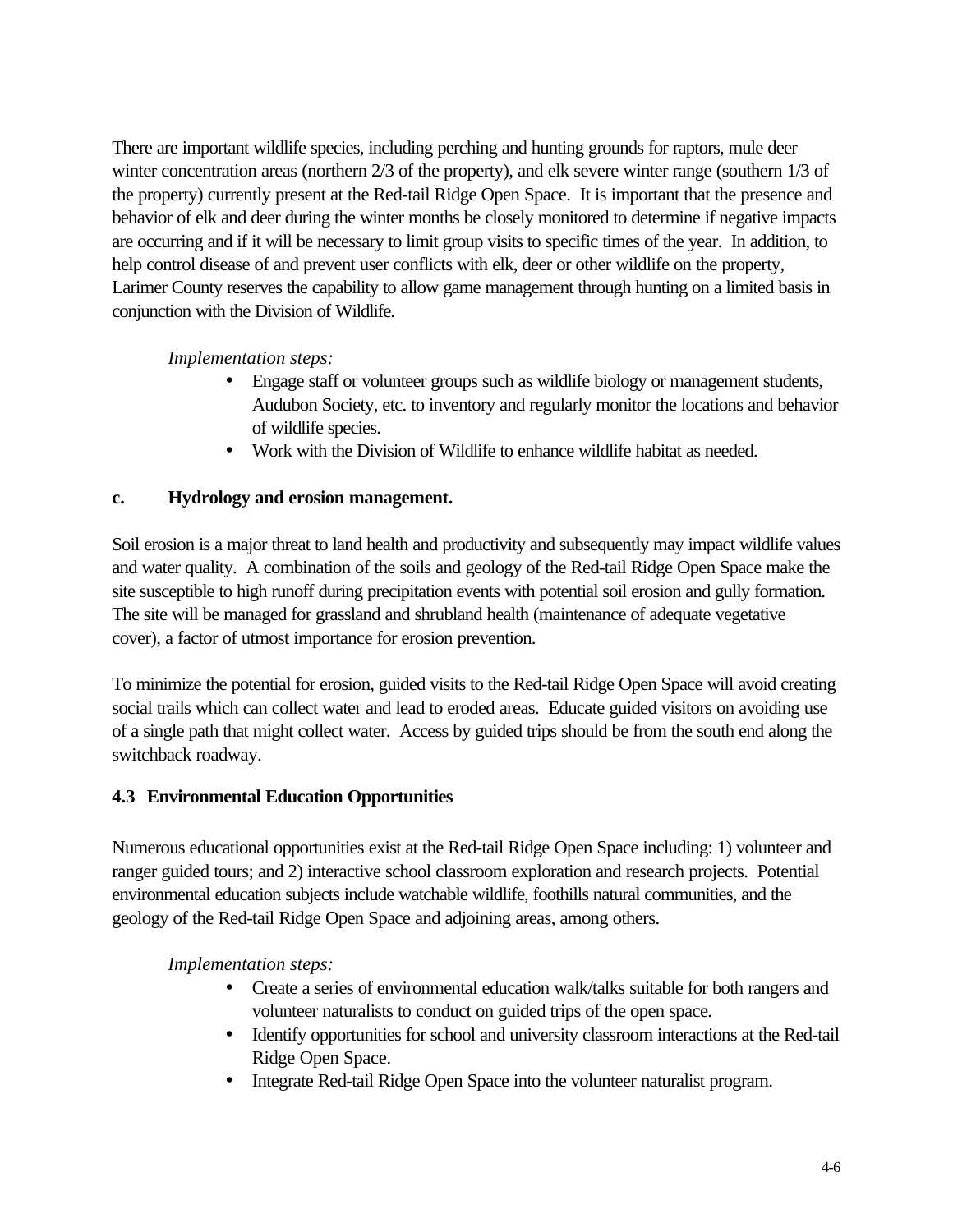• Continue to collect information that can be used in updating and expanding the interpretive potential for the Red-tail Ridge Open Space.

## **4.4 Land Acquisitions and Trail Easements**

Land protection to the west and along the Little Thompson River Corridor is important to buffer the Red-tail Ridge Open Space from encroaching development and protect this important riparian corridor. In anticipation of future regional trail access, the Open Lands Program has negotiated for a donation from Southdown, Inc., the landowner to the east, for a permanent trailhead and trail easements for future public access. The trailhead would be approximately 1.2 acres in size and accommodate 15 cars and 5 horse trailers. The west trail easement, to Red-tail Ridge Open Space, would be 4100 ft. long and 100 ft. wide and allow for non-motorized public use including but not limited to bicycles, hikers, walkers, and horseback riders. In addition, to connect a regional trail to Carter Lake from this area, an eastern trail easement 50 ft. wide and 3909 ft. long along CR 4 was also donated. Any lands added to the Red-tail Ridge Open Space Area will fall under the guidelines of The Resource Management Plan for the Red-tail Ridge Open Space. The southern property boundary of Red-tail Ridge Open Space will be fenced to limit unauthorized grazing access from adjacent private lands.

*Implementation steps:*

- Fence southern property boundary.
- Continue to work with adjacent landowners and land protection agencies to protect important lands along the Little Thompson River corridor.
- Continue to work with Boulder County Open Space to potentially connect the future regional trail at Red-tail Ridge to Rabbit Mountain Open Space.

## **4.5 Monitoring**

To fulfill the requirements of the deed restriction on Red-tail Ridge Open Space, the property will be monitored annually by a representative from Larimer County Parks and Open Lands Department and the Larimer Land Trust.

*Implementation Steps:*

• Monitor property annually with the Larimer Land Trust.

## **4.6 Summary of Implementation Stewardship Steps and Phasing**

A tabular summary of implementation steps and proposed timelines are provided below. These steps will be prioritized and implemented in a timely manner.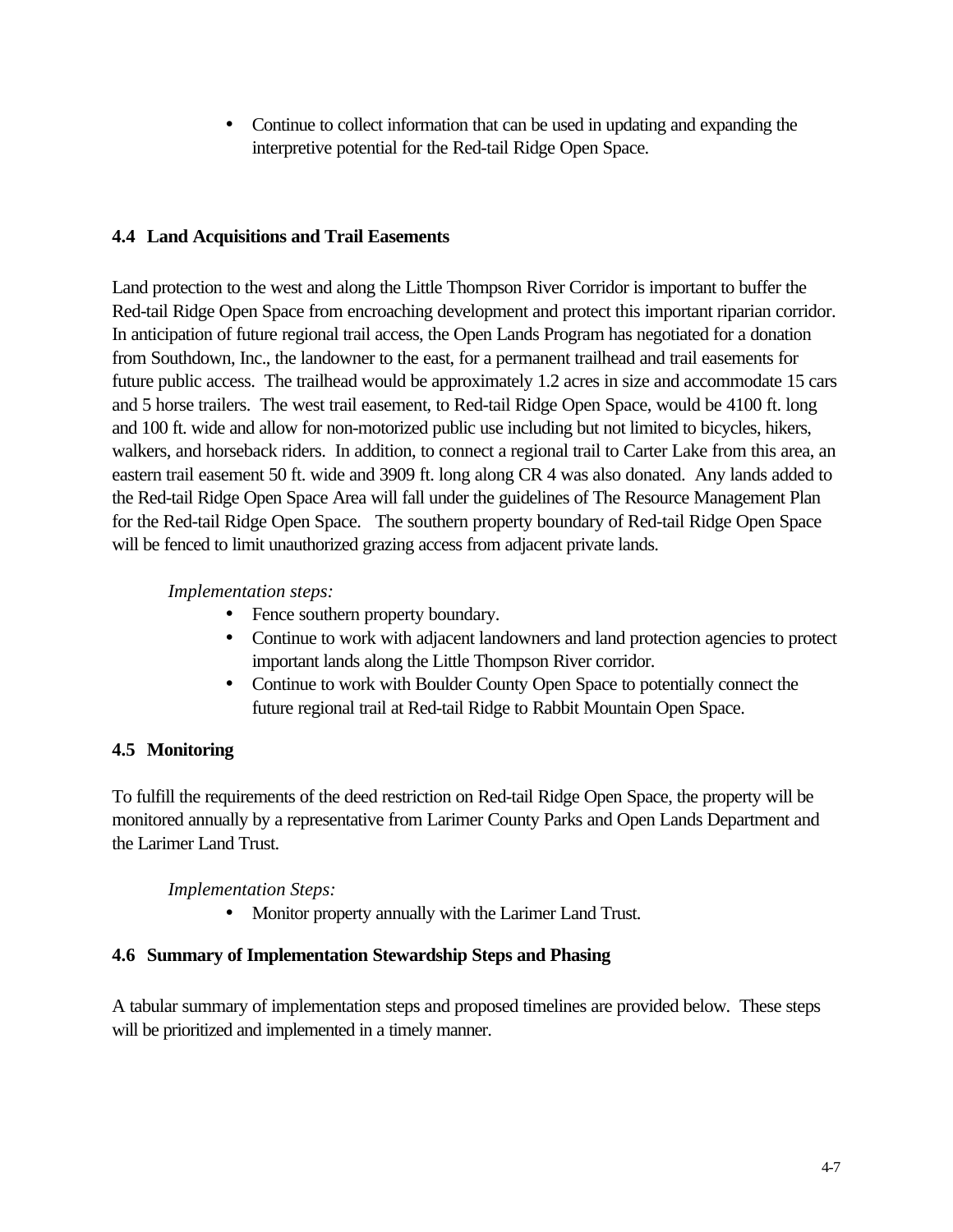| Red-tail Ridge Open Space Management Implementation<br><b>Steps</b>                                                                                                    | Cost<br><b>Estimate</b> | 2001        | 2002        | 2003 and<br>beyond | Responsible program*                  |
|------------------------------------------------------------------------------------------------------------------------------------------------------------------------|-------------------------|-------------|-------------|--------------------|---------------------------------------|
| <b>Vegetation Health and Management</b>                                                                                                                                |                         |             |             |                    |                                       |
| Divide land into management areas                                                                                                                                      | Minimal                 | Winter      |             |                    | Open Lands Program                    |
| Inventory vegetation present                                                                                                                                           | \$200.00                | Spring      |             |                    | Open Lands Program                    |
| Monitor vegetation communities                                                                                                                                         | \$100.00/yr             |             |             | On-going           | Open Lands Program                    |
| Add Red-tail Ridge to the IPM Plan                                                                                                                                     | \$100.00                | Spring      |             |                    | Open Lands Program                    |
| Control exotic weed populations                                                                                                                                        | Unknown                 |             |             | On-going           | Open Lands Program                    |
| Educate visitors and staff on Bell's twinpod plant                                                                                                                     | Volunteer               |             |             | On-going           | Open Lands Program/Volunteer Program  |
| Revegetate old roads and disturbed areas                                                                                                                               | Unknown                 | Spring/Fall | Spring/Fall | On-going           | Open Lands Program/S. District        |
| Incorporate revegetation efforts into educational<br>Opportunities                                                                                                     | Minimal                 |             |             | On-going           | Open Lands Program/S. District        |
| <b>AS NEEDED</b>                                                                                                                                                       |                         |             |             |                    |                                       |
| Develop a grazing plan with NRCS                                                                                                                                       | Unknown                 |             |             | If Needed          | <b>Open Lands Program/NRCS</b>        |
| Develop a burn plan with LC Emerg. Svcs.                                                                                                                               | Unknown                 |             |             | If Needed          | Open Lands Program/Emergency Services |
| Wildlife management                                                                                                                                                    |                         |             |             |                    |                                       |
| Monitor wildlife species                                                                                                                                               | Volunteers              |             |             | On-going           | Open Lands Program/S. District        |
| Work with DOW as needed for habitat improvements                                                                                                                       |                         |             |             | On-going           | Open Lands Program/S. District        |
| <b>Education/recreation opportunities</b>                                                                                                                              |                         |             |             |                    |                                       |
| Create environmental education walks/talks                                                                                                                             | Volunteer               | Spring      |             |                    | Open Lands Program/Volunteer Program  |
| Identify educational opportunities for school groups                                                                                                                   | Volunteer               | Fall        |             |                    | Open Lands Program/Volunteer Program  |
| Integrate Red-tail Ridge into the volunteer naturalists                                                                                                                | Volunteer               |             | Spring      |                    | Open Lands Program/Volunteer Program  |
| Program                                                                                                                                                                |                         |             |             |                    |                                       |
| Continue to collect interpretive information                                                                                                                           | Volunteer               |             |             | On-going           | Open Lands Program/Volunteer Program  |
| <b>Land acquisitions</b>                                                                                                                                               |                         |             |             |                    |                                       |
| Fence southern property boundary                                                                                                                                       |                         | Spring      |             |                    | S. District                           |
| Explore land protection possibilities along the Little<br><b>Thompson River Corridor</b>                                                                               | Minimal                 |             |             | On-going           | Open Lands Program                    |
| Continue to work with Boulder County Open Space to<br>create a future trail connection to the south                                                                    | Minimal                 |             |             | On-going           | Open Lands Program                    |
| <b>Monitoring</b>                                                                                                                                                      |                         |             |             |                    |                                       |
| Monitor the Property for deed restriction with LLT                                                                                                                     | \$100/yr                |             |             | On-going           | Open Lands Program                    |
| *Note that while various programs may be responsible for a particular task, the implementation of the task may involve cross-program cooperation as well as the use of |                         |             |             |                    |                                       |
| volunteers. All volunteer activity will be developed and organized by the Volunteer Coordinator located in the Park Rangers and Volunteer Services Program.            |                         |             |             |                    |                                       |

## **Summary of Implementation of The Red-tail Ridge Open Space Management Plan.**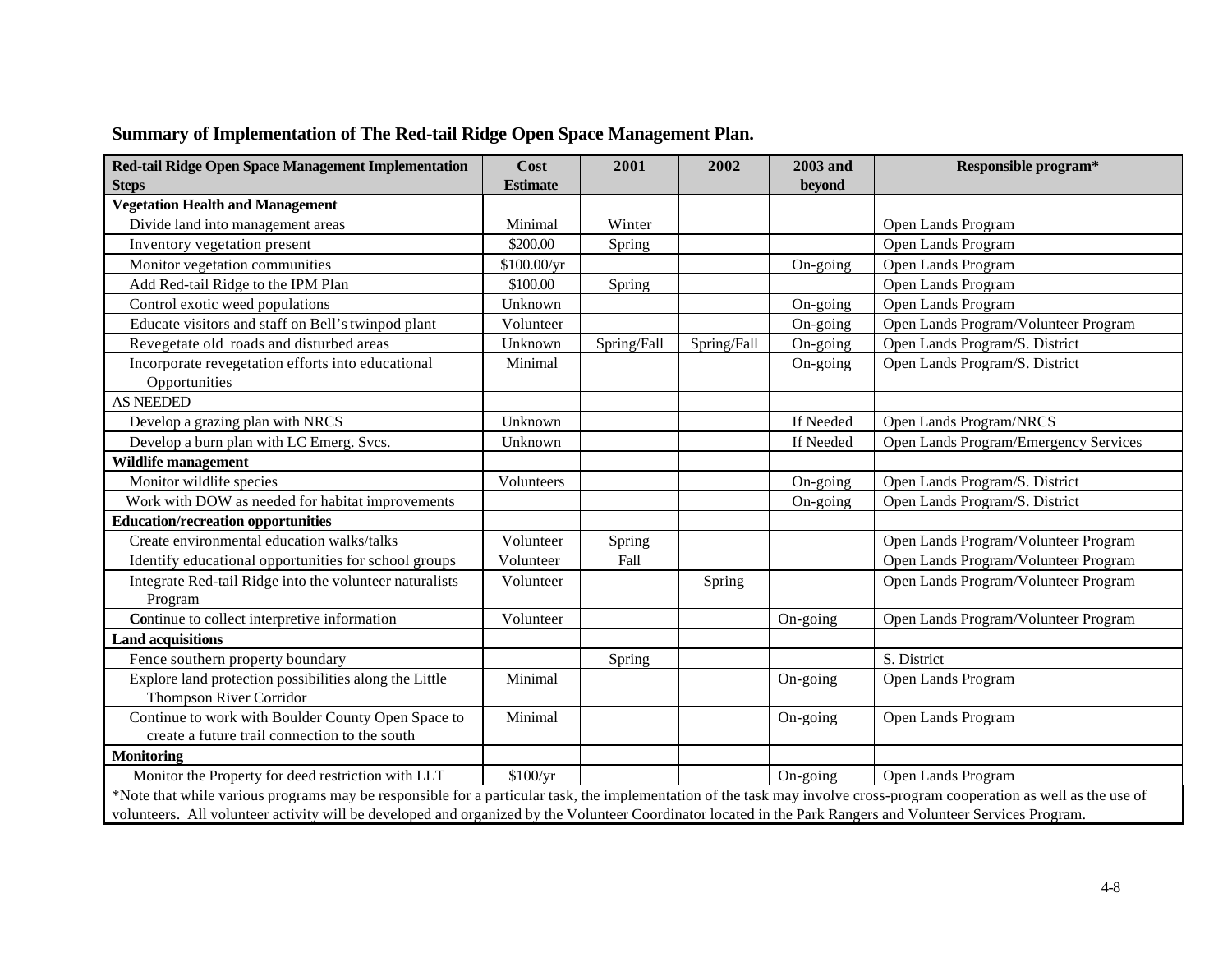## **5. APPENDIX: Species Lists**

| Table 1. Potential Wildlife Species at Red-tail Ridge Open Space |  |
|------------------------------------------------------------------|--|
|------------------------------------------------------------------|--|

| Common name                | Scientific name           |  |
|----------------------------|---------------------------|--|
| Mule deer                  | (Odocoileus hemionus)     |  |
| Mountain lion              | (Felis concolor)          |  |
| Coyote                     | (Canis latrans)           |  |
| Elk                        | (Cervus canadensis)       |  |
| White-tailed deer          | (Odocoileus virginianus)  |  |
| Least chipmunk             | (Eutamias minimus)        |  |
| Uinta chipmunk             | (Eutamias umbrinus)       |  |
| Rock squirrel              | (Citellus variegatus)     |  |
| Golden-mantled squirrel    | (Citellus lateralis)      |  |
| Hispid pocket mouse        | (Perognathus hispidus)    |  |
| Deer mouse                 | (Peromyscus maniculatus)  |  |
| Rock mouse                 | (Peromyscus difficilis)   |  |
| Mexican woodrat            | (Neotoma mexicana)        |  |
| Prairie vole               | (Microtus ochrogaster)    |  |
| Porcupine                  | (Erethizon dorsatum)      |  |
| Red fox                    | (Vulpes fulva)            |  |
| Raccoon                    | (Procyon lotor)           |  |
| Mountain cottontail rabbit | (Sylvilagus nuttalli)     |  |
| Striped skunk              | (Mephitis mephitis)       |  |
| Great-blue Heron           | (Ardea herodias)          |  |
| Mallard                    | (Anas platyrhynchos)      |  |
| Red-tailed Hawk            | (Buteo jamaicensis)       |  |
| House wren                 | (Troglodytes aedon)       |  |
| Rufous-sided towhee        | (Pipilo erythrophthalmus) |  |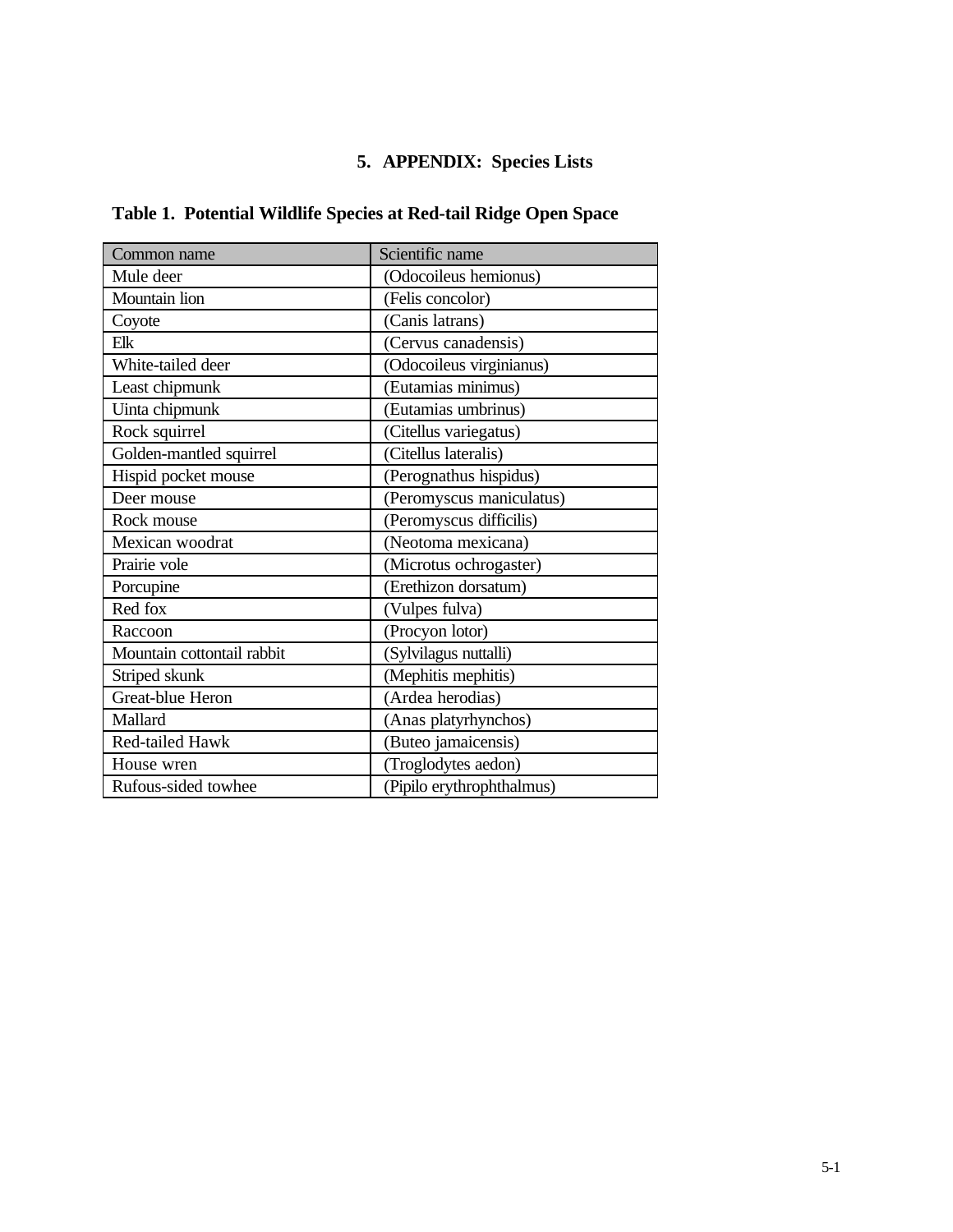| <b>LOONS</b> - Gaviidae                 | <b>GROUSE &amp; TURKEY - Phasianidae</b> |
|-----------------------------------------|------------------------------------------|
| Common Loon                             | <b>Blue Grouse</b>                       |
| <b>GREBES</b> - Podicipedidae           | __ Ring-necked Pheasant                  |
| _Eared Grebe                            | __ Wild Turkey                           |
| __Western Grebe                         | <b>CRANES</b> - Gruidae                  |
| Pied-billed Grebe                       | __ Sandhill Crane                        |
| PELICANS - Pelecanidae                  | RAILS - Rallidae                         |
| <b>White Pelican</b>                    | Sora                                     |
| <b>CORMORANTS - Phalacrocoridae</b>     | PLOVERS - Charadriidae                   |
| Double-crested Cormorant                | __ Semipalmated Plover                   |
| <b>HERONS &amp; BITTERNS - Ardeidae</b> | __ Killdeer                              |
| Great Blue Heron                        | SANDPIPERS - Scolopacidae                |
| WATERFOWL - Anatidae                    | $\frac{1}{2}$ Willet                     |
| __ Canada Goose                         | __ Greater Yellowlegs                    |
| __ Snow Goose                           | __ Lesser Yellowlegs                     |
| __ Mallard                              | __ Spotted Sandpiper                     |
| Gadwall                                 | __ Wilson's Phalarope                    |
| __ Northern                             | __ Long-billed Dowitcher                 |
| __ Northern Shoveler                    | __ Wilson's Snipe                        |
| __ Blue-winged Teal                     | <b>GULLS &amp; TERNS - Laridae</b>       |
| __ Green-winged Teal                    | __ Herring Gull                          |
| __ Cinnamon Teal                        | __ California Gull                       |
| __ American Wigeon                      | __ Ring-billed Gull                      |
| __ Redhead                              | __ Franklin's Gull                       |
| __ Ring-necked Duck                     | __ Forster's Tern                        |
| ___ Canvasback                          | Black Tern                               |
| __ Lesser Scaup                         | PIGEONS & DOVES - Columbidae             |
| Common Goldeneye                        | __ Band-tailed Pigeon                    |
| __ Bufflehead                           | __ Rock Dove                             |
| __ Ruddy Duck                           | __ Mourning Dove                         |
| Common Goldeneye                        | <b>CUCKOOS</b> - Cuculidae               |
| <b>VULTURES - Cathartidae</b>           | <b>Yellow-billed Cuckoo</b>              |
| __ Turkey Vulture                       | Black-billed Cuckoo                      |
| HAWKS & EAGLES - Acciptridae            | OWLS - Strigidae                         |
| Northern Goshawk                        | <b>Eastern Screech-owl</b>               |
| __ Sharp-shinned Hawk                   | Great Horned Owl                         |
| Cooper's Hawk                           | Northern Pygmy-owl                       |
| Red-tailed Hawk                         | Long-eared Owl                           |
| Rough-legged Hawk                       | Northern Saw-whet Owl                    |
| Swainson's Hawk                         | NIGHTHAWKS & POOR-WILLS -                |
|                                         |                                          |
| Golden Eagle                            | Caprimulgidae                            |
| <b>Bald Eagle</b>                       | Common Nighthawk                         |
| Northern Harrier                        | Poor-will                                |
| Osprey                                  | SWIFTS - Apodidae                        |
| FALCONS - Falconidae                    | White-throated Swift                     |
| Prairie Falcon                          | HUMMINGBIRDS - Trochilidae               |
| Peregrine Falcon                        | Broad-tailed Hummingbird                 |
| Merlin                                  | Rufous Hummingbird                       |
| American Kestrel                        | KINGFISHERS - Alcedinidae                |
|                                         | <b>Belted Kingfisher</b>                 |

# **Table 2. Commonly sighted bird species list for the Larimer County Foothills**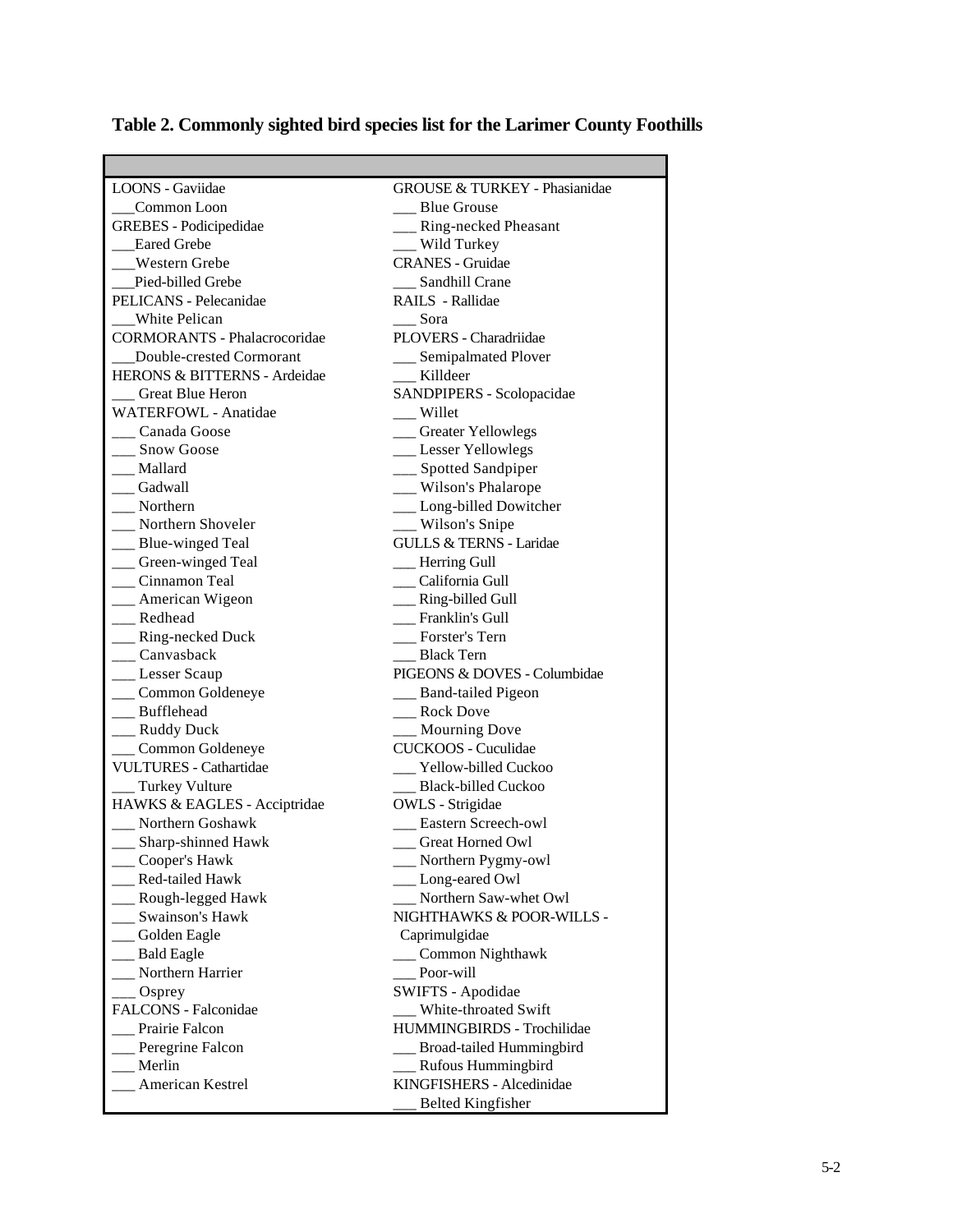| WOODPECKERS - Picidae<br>THRUSHES - Muscicapidae<br>Common Flicker<br>Golden-crowned Kinglet<br>Red-headed Woodpecker<br>Ruby-crowned Kinglet<br>American Robin<br>__ Lewis' Woodpecker<br>__ Red-naped Sapsucker<br>Wood Thrush<br>Hairy Woodpecker<br>Hermit Thrush<br>Downy Woodpecker<br>Swainson's Thrush<br>Three-toed Woodpecker<br>Eastern Bluebird<br>TYRANT FLYCATCHERS - Tyrannidae<br>Western Bluebird<br>Eastern Kingbird<br>Mountain Bluebird<br>Western Kingbird<br>Townsend's Solitaire<br>__ Say's Phoebe<br><b>MOCKINGBIRDS &amp; THRASHERS -</b><br>__ Dusky Flycatcher<br>Mimidae<br>__ Western Flycatcher<br>Gray Catbird<br>Western Pewee<br><b>Brown Thrasher</b><br>WAXWINGS - Bombycillidae<br>Olive-sided Flycatcher<br>LARKS - Alaudidae<br><b>Bohemian Waxwing</b><br>Horned Lark<br>Cedar Waxwing<br>SHRIKES - Laniidae<br>SWALLOWS - Hirundinidae<br>Violet-green Swallow<br>Northern Shrike<br><b>Tree Swallow</b><br>Loggerhead Shrike<br>Northern Rough-winged Swallow<br>STARLINGS - Sturnidae<br><b>Barn Swallow</b><br><b>European Starling</b><br><b>VIREOS</b> - Vireonidae<br><b>Cliff Swallow</b><br>JAYS, MAGPIES & CROWS - Corvidae<br>Solitary Vireo<br>Warbling Vireo<br>Blue Jay<br>__ Steller's Jay<br>WARBLERS, SPARROWS, &<br>__ Scrub Jay<br><b>BLACKBIRDS -</b><br>_ Black-billed Magpie<br>Emberizidae<br>Northern Raven<br>Orange-crowned Warbler<br>American Crow<br>Virginia's Warbler<br>Yellow Warbler<br>Pinyon Jay<br><b>CHICKADEES</b> - Paridae<br>Yellow-rumped Warbler<br>MacGillivray's Warbler<br><b>Black-capped Chickadee</b><br>Northern Yellowthroat<br>Mountain Chickadee<br><b>Bushtit</b><br><b>Yellow-breasted Chat</b><br><b>NUTHATCHES - Sittidae</b><br>Wilson's Warbler<br><b>American Redstart</b><br><b>Red-breasted Nuthatch</b><br>White-breasted Nuthatch<br>Western Tanager<br>Rose-breasted Grosbeak<br>Pygmy Nuthatch<br><b>CREEPERS</b> - Certhidae<br><b>Black-headed Grosbeak</b><br><b>Blue Grosbeak</b><br><b>Brown Creeper</b><br>DIPPERS - Cinclidae<br>Lazuli Bunting<br><b>Indigo Bunting</b><br>Dipper<br>WRENS - Troglodytidae<br><b>Painted Bunting</b><br>Green-tailed Towhee<br>House Wren<br>Rufous-sided Towhee<br>Canyon Wren<br>Rock Wren |  |
|-------------------------------------------------------------------------------------------------------------------------------------------------------------------------------------------------------------------------------------------------------------------------------------------------------------------------------------------------------------------------------------------------------------------------------------------------------------------------------------------------------------------------------------------------------------------------------------------------------------------------------------------------------------------------------------------------------------------------------------------------------------------------------------------------------------------------------------------------------------------------------------------------------------------------------------------------------------------------------------------------------------------------------------------------------------------------------------------------------------------------------------------------------------------------------------------------------------------------------------------------------------------------------------------------------------------------------------------------------------------------------------------------------------------------------------------------------------------------------------------------------------------------------------------------------------------------------------------------------------------------------------------------------------------------------------------------------------------------------------------------------------------------------------------------------------------------------------------------------------------------------------------------------------------------------------------------------------------------------------------------------------------------------------------------------------------------------------------------------------------------------------------------------------------------------------------------------------------------------------------------|--|
|                                                                                                                                                                                                                                                                                                                                                                                                                                                                                                                                                                                                                                                                                                                                                                                                                                                                                                                                                                                                                                                                                                                                                                                                                                                                                                                                                                                                                                                                                                                                                                                                                                                                                                                                                                                                                                                                                                                                                                                                                                                                                                                                                                                                                                                 |  |
|                                                                                                                                                                                                                                                                                                                                                                                                                                                                                                                                                                                                                                                                                                                                                                                                                                                                                                                                                                                                                                                                                                                                                                                                                                                                                                                                                                                                                                                                                                                                                                                                                                                                                                                                                                                                                                                                                                                                                                                                                                                                                                                                                                                                                                                 |  |
|                                                                                                                                                                                                                                                                                                                                                                                                                                                                                                                                                                                                                                                                                                                                                                                                                                                                                                                                                                                                                                                                                                                                                                                                                                                                                                                                                                                                                                                                                                                                                                                                                                                                                                                                                                                                                                                                                                                                                                                                                                                                                                                                                                                                                                                 |  |
|                                                                                                                                                                                                                                                                                                                                                                                                                                                                                                                                                                                                                                                                                                                                                                                                                                                                                                                                                                                                                                                                                                                                                                                                                                                                                                                                                                                                                                                                                                                                                                                                                                                                                                                                                                                                                                                                                                                                                                                                                                                                                                                                                                                                                                                 |  |
|                                                                                                                                                                                                                                                                                                                                                                                                                                                                                                                                                                                                                                                                                                                                                                                                                                                                                                                                                                                                                                                                                                                                                                                                                                                                                                                                                                                                                                                                                                                                                                                                                                                                                                                                                                                                                                                                                                                                                                                                                                                                                                                                                                                                                                                 |  |
|                                                                                                                                                                                                                                                                                                                                                                                                                                                                                                                                                                                                                                                                                                                                                                                                                                                                                                                                                                                                                                                                                                                                                                                                                                                                                                                                                                                                                                                                                                                                                                                                                                                                                                                                                                                                                                                                                                                                                                                                                                                                                                                                                                                                                                                 |  |
|                                                                                                                                                                                                                                                                                                                                                                                                                                                                                                                                                                                                                                                                                                                                                                                                                                                                                                                                                                                                                                                                                                                                                                                                                                                                                                                                                                                                                                                                                                                                                                                                                                                                                                                                                                                                                                                                                                                                                                                                                                                                                                                                                                                                                                                 |  |
|                                                                                                                                                                                                                                                                                                                                                                                                                                                                                                                                                                                                                                                                                                                                                                                                                                                                                                                                                                                                                                                                                                                                                                                                                                                                                                                                                                                                                                                                                                                                                                                                                                                                                                                                                                                                                                                                                                                                                                                                                                                                                                                                                                                                                                                 |  |
|                                                                                                                                                                                                                                                                                                                                                                                                                                                                                                                                                                                                                                                                                                                                                                                                                                                                                                                                                                                                                                                                                                                                                                                                                                                                                                                                                                                                                                                                                                                                                                                                                                                                                                                                                                                                                                                                                                                                                                                                                                                                                                                                                                                                                                                 |  |
|                                                                                                                                                                                                                                                                                                                                                                                                                                                                                                                                                                                                                                                                                                                                                                                                                                                                                                                                                                                                                                                                                                                                                                                                                                                                                                                                                                                                                                                                                                                                                                                                                                                                                                                                                                                                                                                                                                                                                                                                                                                                                                                                                                                                                                                 |  |
|                                                                                                                                                                                                                                                                                                                                                                                                                                                                                                                                                                                                                                                                                                                                                                                                                                                                                                                                                                                                                                                                                                                                                                                                                                                                                                                                                                                                                                                                                                                                                                                                                                                                                                                                                                                                                                                                                                                                                                                                                                                                                                                                                                                                                                                 |  |
|                                                                                                                                                                                                                                                                                                                                                                                                                                                                                                                                                                                                                                                                                                                                                                                                                                                                                                                                                                                                                                                                                                                                                                                                                                                                                                                                                                                                                                                                                                                                                                                                                                                                                                                                                                                                                                                                                                                                                                                                                                                                                                                                                                                                                                                 |  |
|                                                                                                                                                                                                                                                                                                                                                                                                                                                                                                                                                                                                                                                                                                                                                                                                                                                                                                                                                                                                                                                                                                                                                                                                                                                                                                                                                                                                                                                                                                                                                                                                                                                                                                                                                                                                                                                                                                                                                                                                                                                                                                                                                                                                                                                 |  |
|                                                                                                                                                                                                                                                                                                                                                                                                                                                                                                                                                                                                                                                                                                                                                                                                                                                                                                                                                                                                                                                                                                                                                                                                                                                                                                                                                                                                                                                                                                                                                                                                                                                                                                                                                                                                                                                                                                                                                                                                                                                                                                                                                                                                                                                 |  |
|                                                                                                                                                                                                                                                                                                                                                                                                                                                                                                                                                                                                                                                                                                                                                                                                                                                                                                                                                                                                                                                                                                                                                                                                                                                                                                                                                                                                                                                                                                                                                                                                                                                                                                                                                                                                                                                                                                                                                                                                                                                                                                                                                                                                                                                 |  |
|                                                                                                                                                                                                                                                                                                                                                                                                                                                                                                                                                                                                                                                                                                                                                                                                                                                                                                                                                                                                                                                                                                                                                                                                                                                                                                                                                                                                                                                                                                                                                                                                                                                                                                                                                                                                                                                                                                                                                                                                                                                                                                                                                                                                                                                 |  |
|                                                                                                                                                                                                                                                                                                                                                                                                                                                                                                                                                                                                                                                                                                                                                                                                                                                                                                                                                                                                                                                                                                                                                                                                                                                                                                                                                                                                                                                                                                                                                                                                                                                                                                                                                                                                                                                                                                                                                                                                                                                                                                                                                                                                                                                 |  |
|                                                                                                                                                                                                                                                                                                                                                                                                                                                                                                                                                                                                                                                                                                                                                                                                                                                                                                                                                                                                                                                                                                                                                                                                                                                                                                                                                                                                                                                                                                                                                                                                                                                                                                                                                                                                                                                                                                                                                                                                                                                                                                                                                                                                                                                 |  |
|                                                                                                                                                                                                                                                                                                                                                                                                                                                                                                                                                                                                                                                                                                                                                                                                                                                                                                                                                                                                                                                                                                                                                                                                                                                                                                                                                                                                                                                                                                                                                                                                                                                                                                                                                                                                                                                                                                                                                                                                                                                                                                                                                                                                                                                 |  |
|                                                                                                                                                                                                                                                                                                                                                                                                                                                                                                                                                                                                                                                                                                                                                                                                                                                                                                                                                                                                                                                                                                                                                                                                                                                                                                                                                                                                                                                                                                                                                                                                                                                                                                                                                                                                                                                                                                                                                                                                                                                                                                                                                                                                                                                 |  |
|                                                                                                                                                                                                                                                                                                                                                                                                                                                                                                                                                                                                                                                                                                                                                                                                                                                                                                                                                                                                                                                                                                                                                                                                                                                                                                                                                                                                                                                                                                                                                                                                                                                                                                                                                                                                                                                                                                                                                                                                                                                                                                                                                                                                                                                 |  |
|                                                                                                                                                                                                                                                                                                                                                                                                                                                                                                                                                                                                                                                                                                                                                                                                                                                                                                                                                                                                                                                                                                                                                                                                                                                                                                                                                                                                                                                                                                                                                                                                                                                                                                                                                                                                                                                                                                                                                                                                                                                                                                                                                                                                                                                 |  |
|                                                                                                                                                                                                                                                                                                                                                                                                                                                                                                                                                                                                                                                                                                                                                                                                                                                                                                                                                                                                                                                                                                                                                                                                                                                                                                                                                                                                                                                                                                                                                                                                                                                                                                                                                                                                                                                                                                                                                                                                                                                                                                                                                                                                                                                 |  |
|                                                                                                                                                                                                                                                                                                                                                                                                                                                                                                                                                                                                                                                                                                                                                                                                                                                                                                                                                                                                                                                                                                                                                                                                                                                                                                                                                                                                                                                                                                                                                                                                                                                                                                                                                                                                                                                                                                                                                                                                                                                                                                                                                                                                                                                 |  |
|                                                                                                                                                                                                                                                                                                                                                                                                                                                                                                                                                                                                                                                                                                                                                                                                                                                                                                                                                                                                                                                                                                                                                                                                                                                                                                                                                                                                                                                                                                                                                                                                                                                                                                                                                                                                                                                                                                                                                                                                                                                                                                                                                                                                                                                 |  |
|                                                                                                                                                                                                                                                                                                                                                                                                                                                                                                                                                                                                                                                                                                                                                                                                                                                                                                                                                                                                                                                                                                                                                                                                                                                                                                                                                                                                                                                                                                                                                                                                                                                                                                                                                                                                                                                                                                                                                                                                                                                                                                                                                                                                                                                 |  |
|                                                                                                                                                                                                                                                                                                                                                                                                                                                                                                                                                                                                                                                                                                                                                                                                                                                                                                                                                                                                                                                                                                                                                                                                                                                                                                                                                                                                                                                                                                                                                                                                                                                                                                                                                                                                                                                                                                                                                                                                                                                                                                                                                                                                                                                 |  |
|                                                                                                                                                                                                                                                                                                                                                                                                                                                                                                                                                                                                                                                                                                                                                                                                                                                                                                                                                                                                                                                                                                                                                                                                                                                                                                                                                                                                                                                                                                                                                                                                                                                                                                                                                                                                                                                                                                                                                                                                                                                                                                                                                                                                                                                 |  |
|                                                                                                                                                                                                                                                                                                                                                                                                                                                                                                                                                                                                                                                                                                                                                                                                                                                                                                                                                                                                                                                                                                                                                                                                                                                                                                                                                                                                                                                                                                                                                                                                                                                                                                                                                                                                                                                                                                                                                                                                                                                                                                                                                                                                                                                 |  |
|                                                                                                                                                                                                                                                                                                                                                                                                                                                                                                                                                                                                                                                                                                                                                                                                                                                                                                                                                                                                                                                                                                                                                                                                                                                                                                                                                                                                                                                                                                                                                                                                                                                                                                                                                                                                                                                                                                                                                                                                                                                                                                                                                                                                                                                 |  |
|                                                                                                                                                                                                                                                                                                                                                                                                                                                                                                                                                                                                                                                                                                                                                                                                                                                                                                                                                                                                                                                                                                                                                                                                                                                                                                                                                                                                                                                                                                                                                                                                                                                                                                                                                                                                                                                                                                                                                                                                                                                                                                                                                                                                                                                 |  |
|                                                                                                                                                                                                                                                                                                                                                                                                                                                                                                                                                                                                                                                                                                                                                                                                                                                                                                                                                                                                                                                                                                                                                                                                                                                                                                                                                                                                                                                                                                                                                                                                                                                                                                                                                                                                                                                                                                                                                                                                                                                                                                                                                                                                                                                 |  |
|                                                                                                                                                                                                                                                                                                                                                                                                                                                                                                                                                                                                                                                                                                                                                                                                                                                                                                                                                                                                                                                                                                                                                                                                                                                                                                                                                                                                                                                                                                                                                                                                                                                                                                                                                                                                                                                                                                                                                                                                                                                                                                                                                                                                                                                 |  |
|                                                                                                                                                                                                                                                                                                                                                                                                                                                                                                                                                                                                                                                                                                                                                                                                                                                                                                                                                                                                                                                                                                                                                                                                                                                                                                                                                                                                                                                                                                                                                                                                                                                                                                                                                                                                                                                                                                                                                                                                                                                                                                                                                                                                                                                 |  |
|                                                                                                                                                                                                                                                                                                                                                                                                                                                                                                                                                                                                                                                                                                                                                                                                                                                                                                                                                                                                                                                                                                                                                                                                                                                                                                                                                                                                                                                                                                                                                                                                                                                                                                                                                                                                                                                                                                                                                                                                                                                                                                                                                                                                                                                 |  |
|                                                                                                                                                                                                                                                                                                                                                                                                                                                                                                                                                                                                                                                                                                                                                                                                                                                                                                                                                                                                                                                                                                                                                                                                                                                                                                                                                                                                                                                                                                                                                                                                                                                                                                                                                                                                                                                                                                                                                                                                                                                                                                                                                                                                                                                 |  |
|                                                                                                                                                                                                                                                                                                                                                                                                                                                                                                                                                                                                                                                                                                                                                                                                                                                                                                                                                                                                                                                                                                                                                                                                                                                                                                                                                                                                                                                                                                                                                                                                                                                                                                                                                                                                                                                                                                                                                                                                                                                                                                                                                                                                                                                 |  |
|                                                                                                                                                                                                                                                                                                                                                                                                                                                                                                                                                                                                                                                                                                                                                                                                                                                                                                                                                                                                                                                                                                                                                                                                                                                                                                                                                                                                                                                                                                                                                                                                                                                                                                                                                                                                                                                                                                                                                                                                                                                                                                                                                                                                                                                 |  |
|                                                                                                                                                                                                                                                                                                                                                                                                                                                                                                                                                                                                                                                                                                                                                                                                                                                                                                                                                                                                                                                                                                                                                                                                                                                                                                                                                                                                                                                                                                                                                                                                                                                                                                                                                                                                                                                                                                                                                                                                                                                                                                                                                                                                                                                 |  |
|                                                                                                                                                                                                                                                                                                                                                                                                                                                                                                                                                                                                                                                                                                                                                                                                                                                                                                                                                                                                                                                                                                                                                                                                                                                                                                                                                                                                                                                                                                                                                                                                                                                                                                                                                                                                                                                                                                                                                                                                                                                                                                                                                                                                                                                 |  |
|                                                                                                                                                                                                                                                                                                                                                                                                                                                                                                                                                                                                                                                                                                                                                                                                                                                                                                                                                                                                                                                                                                                                                                                                                                                                                                                                                                                                                                                                                                                                                                                                                                                                                                                                                                                                                                                                                                                                                                                                                                                                                                                                                                                                                                                 |  |
|                                                                                                                                                                                                                                                                                                                                                                                                                                                                                                                                                                                                                                                                                                                                                                                                                                                                                                                                                                                                                                                                                                                                                                                                                                                                                                                                                                                                                                                                                                                                                                                                                                                                                                                                                                                                                                                                                                                                                                                                                                                                                                                                                                                                                                                 |  |
|                                                                                                                                                                                                                                                                                                                                                                                                                                                                                                                                                                                                                                                                                                                                                                                                                                                                                                                                                                                                                                                                                                                                                                                                                                                                                                                                                                                                                                                                                                                                                                                                                                                                                                                                                                                                                                                                                                                                                                                                                                                                                                                                                                                                                                                 |  |
|                                                                                                                                                                                                                                                                                                                                                                                                                                                                                                                                                                                                                                                                                                                                                                                                                                                                                                                                                                                                                                                                                                                                                                                                                                                                                                                                                                                                                                                                                                                                                                                                                                                                                                                                                                                                                                                                                                                                                                                                                                                                                                                                                                                                                                                 |  |
|                                                                                                                                                                                                                                                                                                                                                                                                                                                                                                                                                                                                                                                                                                                                                                                                                                                                                                                                                                                                                                                                                                                                                                                                                                                                                                                                                                                                                                                                                                                                                                                                                                                                                                                                                                                                                                                                                                                                                                                                                                                                                                                                                                                                                                                 |  |
|                                                                                                                                                                                                                                                                                                                                                                                                                                                                                                                                                                                                                                                                                                                                                                                                                                                                                                                                                                                                                                                                                                                                                                                                                                                                                                                                                                                                                                                                                                                                                                                                                                                                                                                                                                                                                                                                                                                                                                                                                                                                                                                                                                                                                                                 |  |
|                                                                                                                                                                                                                                                                                                                                                                                                                                                                                                                                                                                                                                                                                                                                                                                                                                                                                                                                                                                                                                                                                                                                                                                                                                                                                                                                                                                                                                                                                                                                                                                                                                                                                                                                                                                                                                                                                                                                                                                                                                                                                                                                                                                                                                                 |  |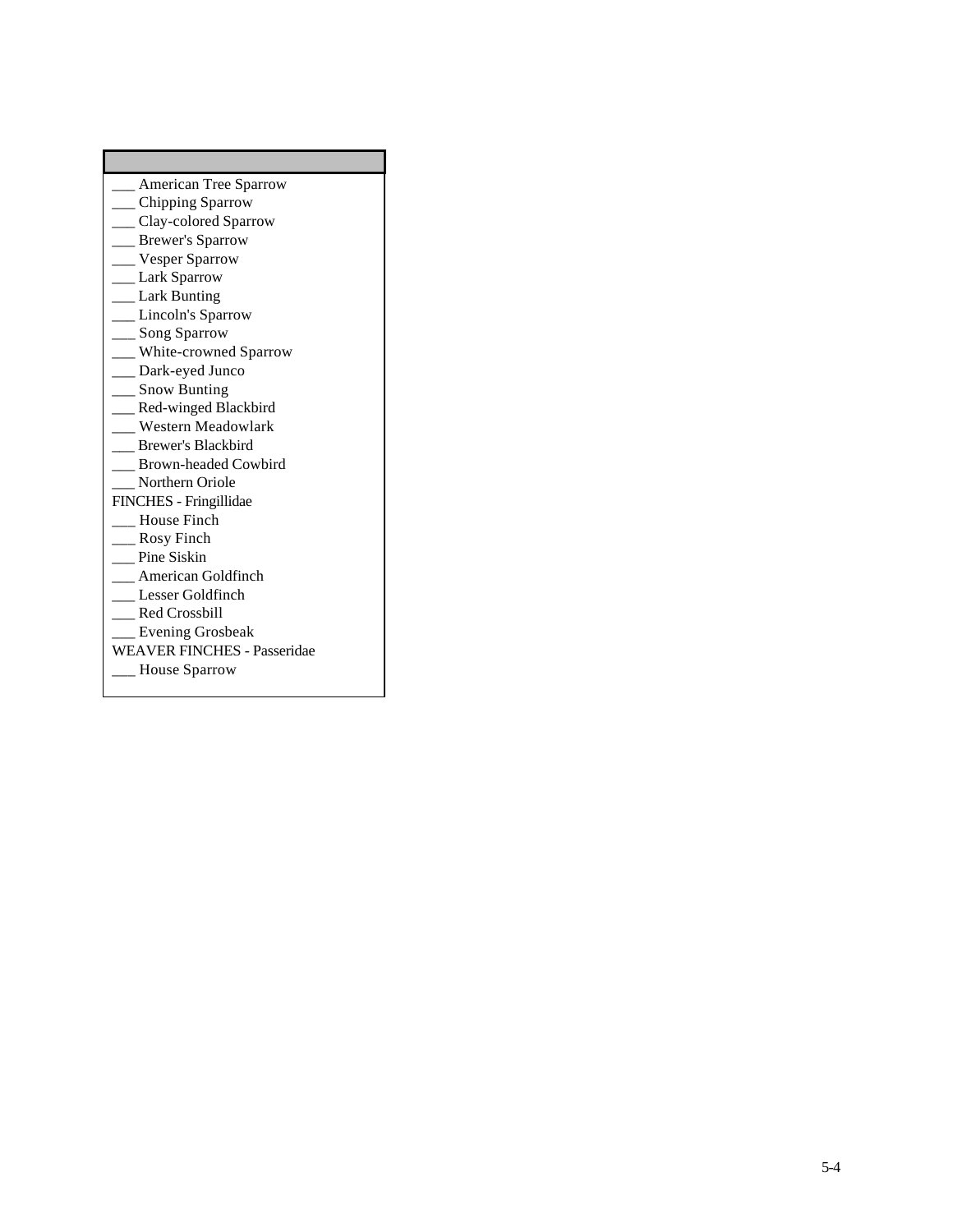# **Table 3. Plant List for the Red-tail Ridge Open Space**

| <b>Common Name</b>        | <b>Latin Name</b>      |
|---------------------------|------------------------|
| <b>Grasses</b>            |                        |
| Needle-and-Thread         | Stipa comata           |
|                           | Stipa viridula         |
| <b>Green Needlegrass</b>  |                        |
| <b>Blue Grama</b>         | Bouteloua gracilis     |
| Side-oats Grama           | Bouteloua curtipendula |
| Three-awn                 | Aritida purpurea       |
| Prairie Junegrass         | Koeleria macrantha     |
| <b>Western Wheatgrass</b> | Agropyron smithii      |
| <b>Kentucky Bluegrass</b> | Poa pratensis          |
| <b>Sandberg Bluegrass</b> | Poa sp.                |
| <b>Big Bluestem</b>       | Andropogon gerardii    |
| <b>Indian Ricegrass</b>   | Oryzopsis hymenoides   |
| Wild Buckwheat            | Eriogonum umbellatum   |
| <b>Shrubs</b>             |                        |
| Winterfat                 | Ceratoides lanata      |
| Mountain Mahogany         | Cercocapus montanus    |
| Skunkbush                 | Rhus trilobata         |
| Wax Currant               | Ribes cereum           |
| Snakeweed                 | Gutierrezia sarothrae  |
| <b>Boulder Raspberry</b>  | Rubus deliciosus       |
| Rabbitbush                | Crysothamnus nauseosus |
| <b>Trees</b>              |                        |
| Plains Cottonwood         | Populus deltoides      |
| Coyote Willow             | Salix exigua           |
| Chokecherrry              | Prunus viginiana       |
| Wild Plum                 | Prunus americana       |
| Juniper                   | Juniperus scopulorum   |
| Ponderosa Pine            | Pinus ponderosa        |
| <b>Succulents</b>         |                        |
| Prickly-pear Cactus       | Opuntia compressa      |
| Forbs                     |                        |
| Violet                    | Viola purpurea         |
| Salsify                   | Tragopogon dubius      |
| <b>Fringed Sage</b>       | Artemisia frigida      |
| Yucca                     | Yucca glauca           |
| Sunflower spp.            | Heliocnathus spp.      |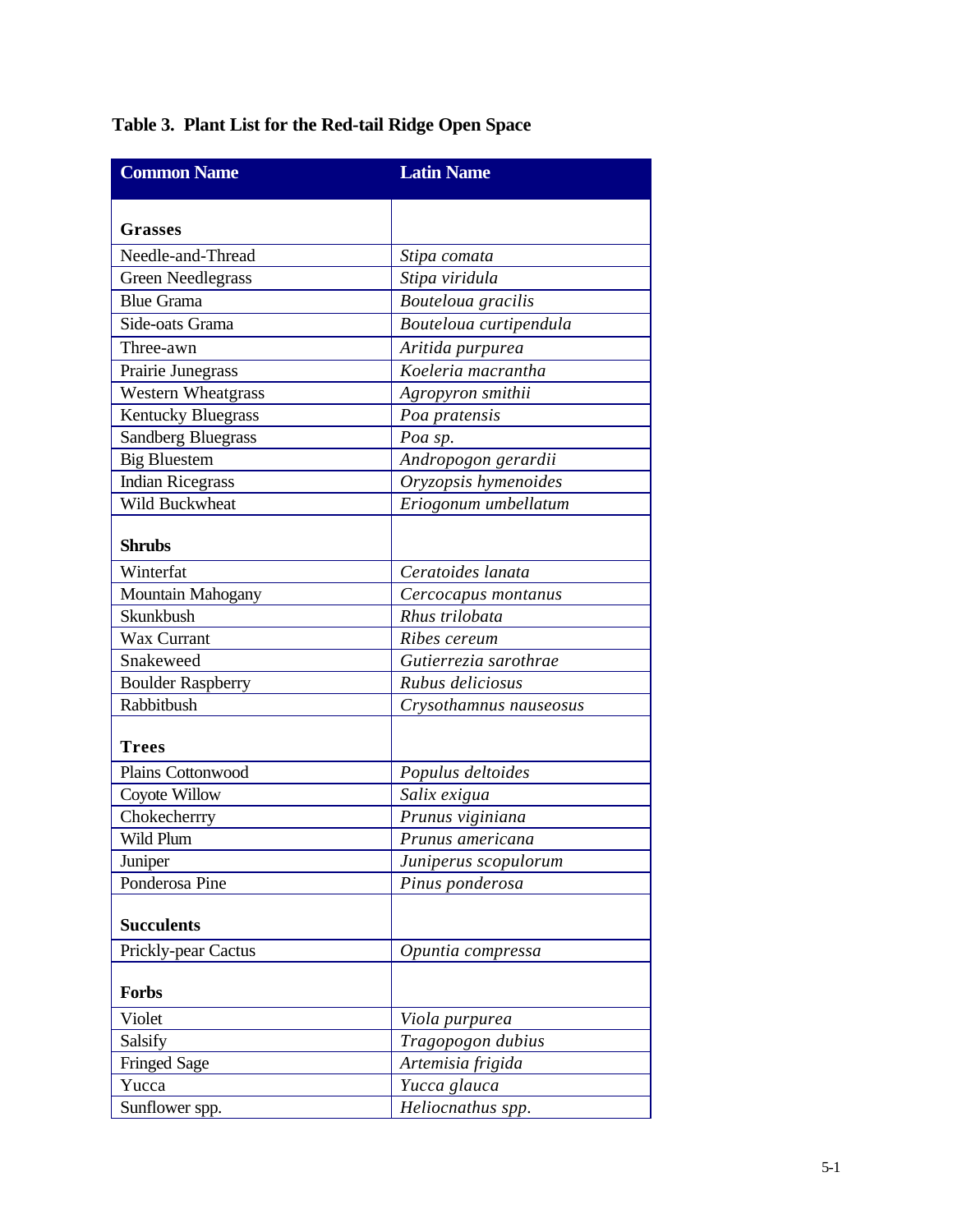| Globemallow               | Sphaeralcea coccinea      |
|---------------------------|---------------------------|
| Scurfpea                  | Psoralea tenuiflora       |
| Bell's Twinpod            | Physaria bellii           |
| Drummond's Milk Vetch     | Astragalus drummondii     |
| Parsley sp.               | Apiaceae sp.              |
| Larkspur                  | Delphinium geyeri         |
| Sand Lily                 | Leucocrinum montanum      |
| Wild Blue Flax            | Adenolinum lewisii        |
| Spiderwort                | Tradescantia occidentalis |
| Common Wild Geranium      | Geranium caespitosum      |
| Cinquefoil sp.            | Potentilla sp.            |
| Daisy sp.                 | Erigeron <sub>sp.</sub>   |
| <b>Bluebells</b>          | Mertensia lanceolata      |
| Pussytoes                 | Antennaria rosea          |
| Sage sp.                  | Artemesia sp.             |
| Penstemon sp.             | Penstemon sp.             |
| Wild Onion                | Alliaceae sp.             |
| Western Wallflower        | Erysimum asperum          |
| Skull Cap                 | Scutellaria sp.           |
| Hairy Goldern Aster       | Aster sp.                 |
| <b>Blue Mustard</b>       | Brassica elongata         |
| Death Camas               | Toxicoscordion venenosum  |
| Bahia                     | Bahia dissecta            |
| <b>Field Horsetail</b>    | Equisetum arvense         |
| Nailwort                  | Paronychia jamesii        |
|                           |                           |
| <b>Non-natives</b>        |                           |
| Mullein                   | Verbascum thapsus         |
| Dandelion                 | Taraxacon officinale      |
| <b>Dalmation Toadflax</b> | Linaria genistifolia      |
| Gumweed                   | Grindelia squarrosa       |
| White Horehound           | Marrubium vulgare         |
| Diffuse Knapweed          | Centaurea diffusa         |
| Cheatgrass                | <b>Bromus</b> tectorum    |
| Smooth Brome              | <b>Bromus</b> inermis     |
| Japanese Brome            | <b>Bromus</b> japonicus   |

\*Note: There are two categories of grasses; cool season species and warm season species. Cool season species experience their most active and rapid growth in the cooler months of the growing season (April, May, June, and September). Warms season species experience their most active and rapid growth in the hotter months of July and August.